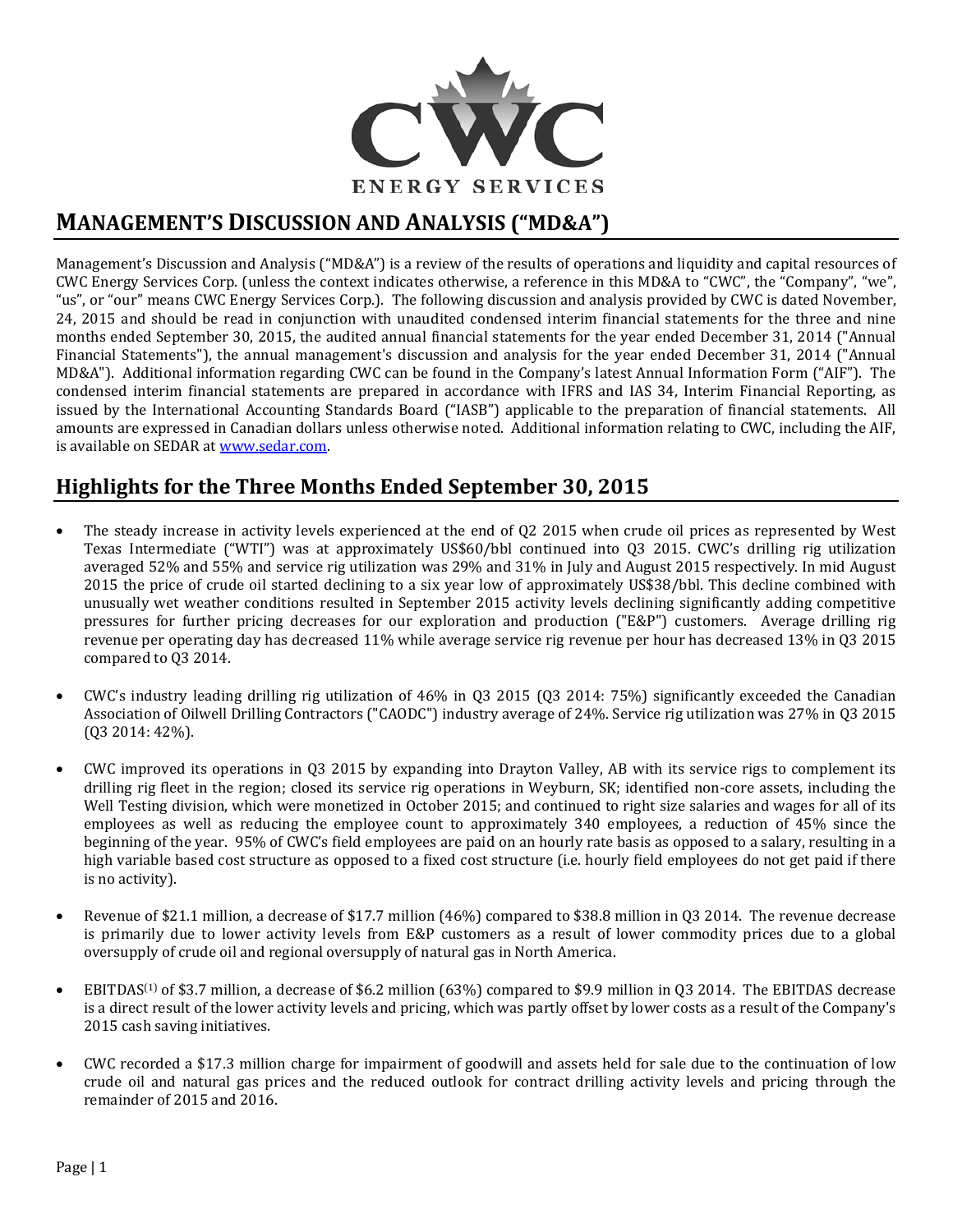- Net loss of \$18.1 million, a decrease of \$20.3 million compared to net income of \$2.3 million in Q3 2014. The increase in the net loss is due primarily from the impairment of goodwill and assets held for sale of \$17.3 million combined with the impact of lower activity levels and pricing.
- The Company has a Dividend Reinvestment Plan ("DRIP") and a Stock Dividend Program ("SDP") in place. Shareholders of approximately 70% of the total outstanding common shares elected to participate in the DRIP or SDP for the September 30, 2015 dividend resulting in a cash savings of \$0.5 million.
- In November 2015, the Company amended its credit agreement with its banking syndicate. The amendments are as follows:
	- o the credit facility was reduced from \$100.0 million to \$75.0 million with the ability to increase the credit facility through an accordion feature of \$50.0 million subject to approval by the banking syndicate;
	- o the financial covenants for Consolidated Debt to Consolidated EBITDA ratio changed to 5.0:1 for December 31, 2015, increasing to 5.25:1 for March 31, 2016 and June 30, 2016, increasing to 5.5:1 for September 30, 2016, decreasing to 5.0:1 for December 31, 2016 and decreasing to 3.0:1 thereafter. Other debt covenants remain unchanged; and
	- $\circ$  the Company must maintain a minimum liquidity of at least \$12.5 million undrawn on the credit facility.

### **Highlights for the Nine Months Ended September 30, 2015**

- Revenue for the first nine months of 2015 was \$62.5 million, a decrease of \$35.2 million (36%) compared to \$97.7 million in the prior year. The Production Services segment decrease of \$39.7 million was partially offset by a \$4.5 million increase in revenue in the Contract Drilling segment as it commenced operations on May 16, 2014 representing only 4.5 months of revenue in 2014.
- EBITDAS<sup>(1)</sup> for the first nine months of 2015 was \$9.7 million, a decrease of \$10.8 million (53%) compared to \$20.5 million in the prior year. EBITDAS for the Production Services segment declined \$15.6 million from lower activity and pricing when compared to 2014. This decline was partially offset by a \$1.0 million increase in EBITDAS for the Contract Drilling segment and \$3.8 million decrease in Corporate costs due to the 2015 cash saving initiatives.
- Net loss for the first nine months of 2015 was \$22.4 million, a decrease of \$24.7 million compared to a net income of \$2.3 million in the prior year. The net loss is comprised primarily of a \$17.3 million impairment of goodwill and assets held for sale combined with the impact of lower activity levels and pricing.
- \$5.8 million in cash dividends has been saved in 2015 through the reduction of the quarterly dividend to \$0.0025 per common share and the implementation of the DRIP and SDP. Although these plans are dilutive to shareholders who elect to receive a cash dividend it has provided the Company additional financial flexibility to navigate these difficult times while continuing to provide shareholders a return on their investment.

(1) Please refer to the "Reconciliation of Non-IFRS Measures" section for further information.

### **Corporate Overview**

CWC Energy Services Corp. is a premier contract drilling and well servicing company operating in the WCSB with a complementary suite of oilfield services including drilling rigs, service rigs and coil tubing. The Company's corporate office is located in Calgary, Alberta, with operational locations in Nisku, Grande Prairie, Slave Lake, Red Deer, Drayton Valley, Lloydminster, Provost and Brooks, Alberta. The Company's shares trade on the TSX Venture Exchange under the symbol "CWC".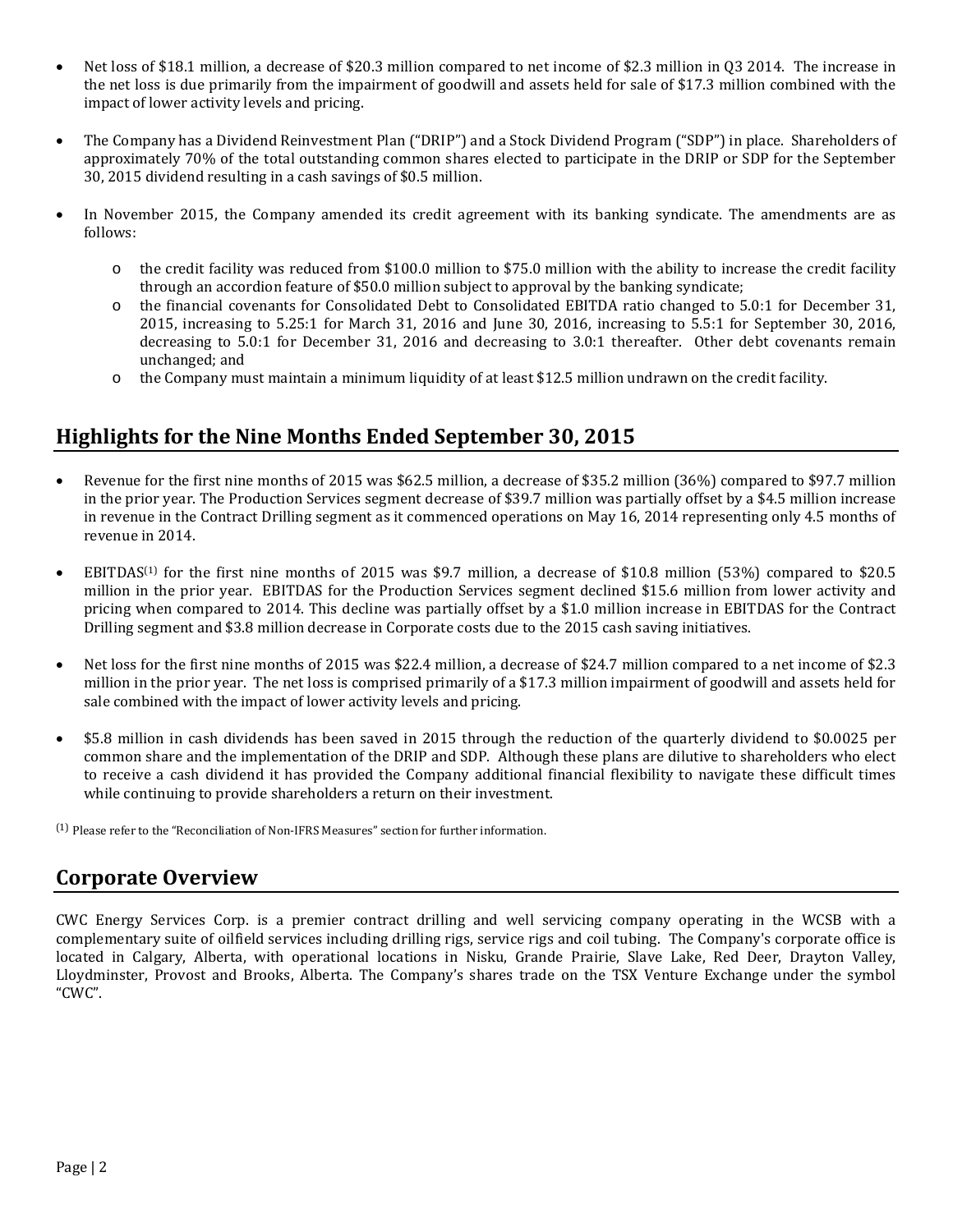# **Financial and Operational Highlights**

|                                                                       |             | Three months ended<br>September 30, |             | Nine months ended<br>September 30, |              |             |
|-----------------------------------------------------------------------|-------------|-------------------------------------|-------------|------------------------------------|--------------|-------------|
| \$ thousands, except shares, per share<br>amounts, margins and ratios | 2015        | $2014^{(1)}$                        | % Change    | 2015                               | $2014^{(1)}$ | % Change    |
| <b>FINANCIAL RESULTS</b>                                              |             |                                     |             |                                    |              |             |
| Revenue                                                               |             |                                     |             |                                    |              |             |
| Contract drilling <sup>(1)</sup>                                      | 9,377       | 15,271                              | (39%)       | 22,989                             | 18,511       | 24%         |
| Production services                                                   | 11,758      | 23,575                              | (50%)       | 39,484                             | 79,196       | (50%)       |
|                                                                       | 21,135      | 38,846                              | (46%)       | 62,473                             | 97,707       | (36%)       |
|                                                                       |             |                                     |             |                                    |              |             |
| EBITDAS <sup>(2)</sup>                                                | 3,679       | 9,886                               | (63%)       | 9,710                              | 20,518       | (53%)       |
| EBITDAS margin (%) <sup>(2)</sup>                                     | 17%         | 25%                                 | (8%)        | 16%                                | 21%          | (5%)        |
| Funds from operations (2)                                             | 3,679       | 9,886                               | (63%)       | 9,710                              | 19,730       | (51%)       |
| Net income (loss)                                                     | (18, 103)   | 2,246                               | $n/m^{(3)}$ | (22, 359)                          | 2,309        | $n/m^{(3)}$ |
| Net income (loss) margin (%)                                          | (86%)       | 6%                                  | $n/m^{(3)}$ | (36%)                              | 2%           | $n/m^{(3)}$ |
| Dividends declared                                                    | 723         | 4,848                               | (85%)       | 3,579                              | 12,342       | (71%)       |
| Per share information                                                 |             |                                     |             |                                    |              |             |
| Weighted average number of shares                                     |             |                                     |             |                                    |              |             |
| outstanding - basic                                                   | 286,626,800 | 270,344,750                         |             | 283,435,832                        | 213,489,814  |             |
| Weighted average number of shares<br>outstanding - diluted            | 286,626,800 | 276,398,591                         |             | 283,435,832                        | 219,278,506  |             |
| EBITDAS <sup>(2)</sup> per share - basic                              | \$0.01      | \$0.04                              |             | \$0.03                             | \$0.10       |             |
| EBITDAS <sup>(2)</sup> per share - diluted                            | \$0.01      | \$0.04                              |             | \$0.03                             | \$0.09       |             |
| Net income (loss) per share - basic and diluted                       | (\$0.06)    | \$0.01                              |             | (\$0.08)                           | \$0.01       |             |
| Dividends declared per share                                          | \$0.0025    | \$0.0175                            |             | \$0.0125                           | \$0.05125    |             |

| \$ thousands, except margins and ratios          | September 30,<br>2015 | December 31,<br>2014 |
|--------------------------------------------------|-----------------------|----------------------|
| <b>FINANCIAL POSITION AND LIQUIDITY</b>          |                       |                      |
| Working capital (excluding debt) (2)             | 15.421                | 20,603               |
| Working capital (excluding debt) ratio (2)       | 3.7:1                 | 2.2:1                |
| Total assets                                     | 236.246               | 275,353              |
| Total Long-term debt (including current portion) | 57.519                | 65,666               |
| Shareholders' equity                             | 153,503               | 172,705              |

(1) CWC entered into the contract drilling business on May 15, 2014, through the acquisition of Ironhand Drilling Inc. and results are included May 16, 2014 onward.

(2) Please refer to the "Reconciliation of Non-IFRS Measures" section for further information.

(3) Not meaningful.

Working capital (excluding debt) and total assets have decreased since December 31, 2014 as a result of collection of accounts receivables combined with lower revenue from reduced activity levels and pricing reductions. In addition, total assets are lower following the impairment of goodwill associated with the acquisition of Ironhand Drilling Inc. ("Ironhand"). Long-term debt (including current portion) has decreased as Funds from Operations and collection of accounts receivable exceeded capital expenditures, interest and dividends for the nine months ended September 30, 2015.

Shareholders' equity has decreased since December 31, 2014 as net loss, primarily as a result of impairment in goodwill and assets held for sale, and dividends have more than offset the additional equity issued under the Company's stock option plan, restricted share award plan, and the DRIP and SDP.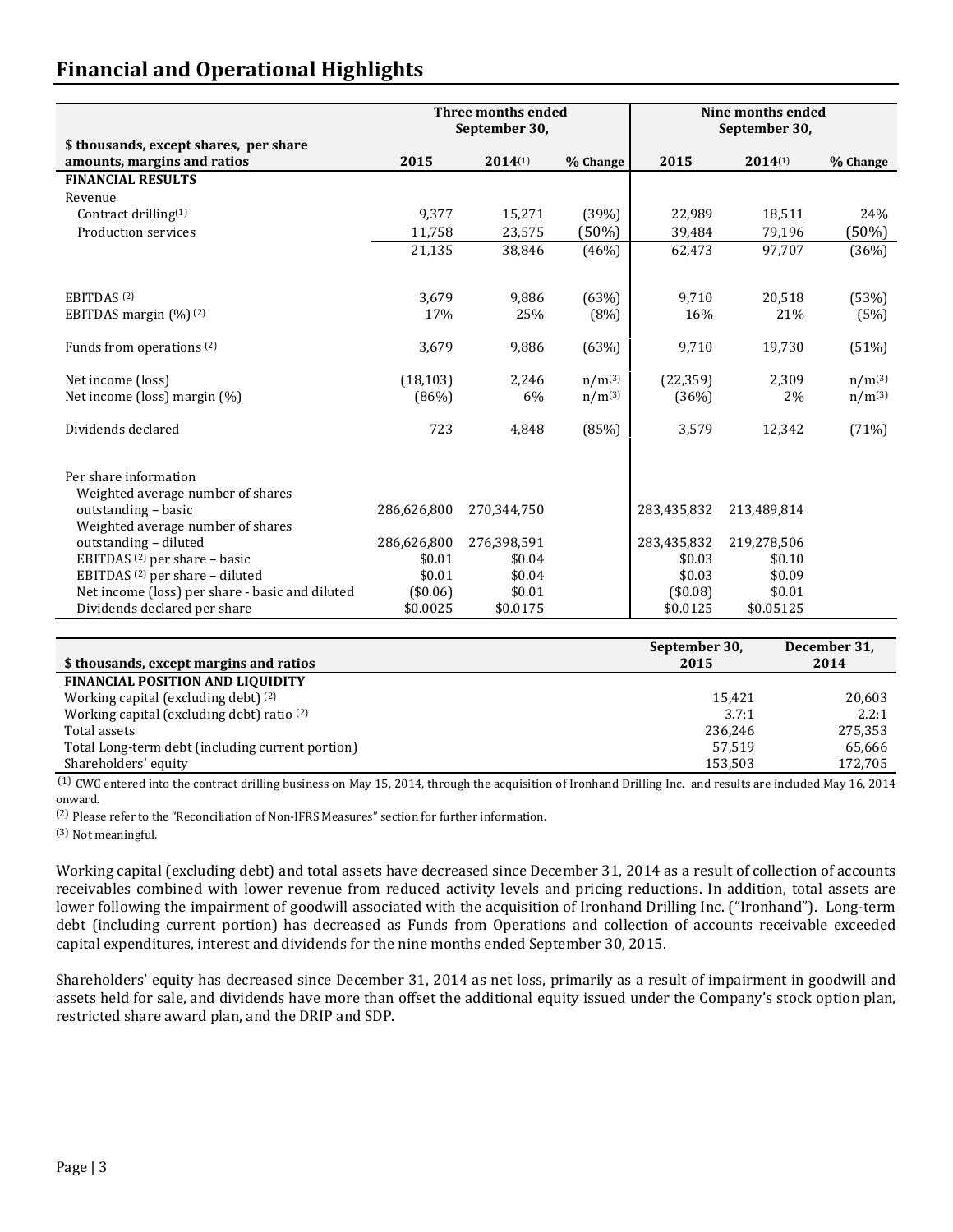## **Operational Overview**

The acquisition of Ironhand on May 15, 2014 resulted in the aggregation of the well servicing and other oilfield services segments into the Production Services segment, as this acquisition shifted the Company's internal financial reporting and operational management structure. Management concluded that the well servicing and other oilfield services segments share similar economic characteristics and are also similar in other respects in accordance with IFRS 8.12.

### **Contract Drilling**

Ironhand was acquired on May 15, 2014 and renamed CWC Ironhand Drilling representing our Contract Drilling segment. Our Contract Drilling segment has a fleet of nine telescopic double drilling rigs with depth ratings from 3,200 to 4,500 metres, eight of nine rigs have top drives and the rig fleet has an average age of six years. In Q2 2015 Rig #3 was upgraded to include a Pad Rig Walking System. All of the drilling rigs are well suited for the most active depths for horizontal drilling in the Western Canadian Sedimentary Basin ("WCSB"), including the Montney, Cardium, Duvernay and other deep basin horizons.

|                                            | Three months ended |                 |          |          |          |                 |  |  |  |
|--------------------------------------------|--------------------|-----------------|----------|----------|----------|-----------------|--|--|--|
|                                            | Sep. 30,           | <b>Jun. 30,</b> | Mar. 31, | Dec. 31, | Sep. 30, | <b>Jun. 30,</b> |  |  |  |
| <b>OPERATING HIGHLIGHTS</b>                | 2015               | 2015            | 2015     | 2014     | 2014     | $2014^{(3)}$    |  |  |  |
| <b>Drilling Rigs</b>                       |                    |                 |          |          |          |                 |  |  |  |
| Active drilling rigs, end of period        | a                  |                 |          |          |          |                 |  |  |  |
| Revenue per operating day $(1)$            | \$24.740           | \$26.661        | \$30.553 | \$29.305 | \$27.715 | \$30,258        |  |  |  |
| Drilling rig operating days                | 379                | 99              | 359      | 693      | 551      | 107             |  |  |  |
| Drilling rig utilization $\frac{1}{2}$ (2) | 46%                | 12%             | 44%      | 84%      | 75%      | 29%             |  |  |  |
| CAODC industry average utilization %       | 24%                | 13%             | 34%      | 45%      | 46%      | 26%             |  |  |  |

(1) Revenue per operating day is calculated based on operating days (i.e. spud to rig release basis). New drilling rigs are added based on the first day of field service.

(2)Drilling rig utilization is calculated based on operating days (i.e. spud to rig release basis) in accordance with the methodology prescribed by the CAODC. (3) Ironhand was acquired on May 15, 2014, as such the Contract Drilling Segment includes the results for the period commencing May 16, 2014.

Contract Drilling revenue of \$9.4 million for the quarter and \$23.0 million year-to-date 2015 was achieved with a utilization rate of 46% and 34% respectively compared to the CAODC industry average of 24% for each of the same periods. Drilling activity levels continue to be affected by the global oversupply of crude oil and corresponding collapse in oil prices of 55% which has led our E&P customers to reduce drilling, completions and production maintenance programs to conserve their cash resources until commodity prices recover.

### **Production Services**

CWC is the third largest service rig provider in the WCSB, having a modern fleet of 74 service rigs as at September 30, 2015. The Company's service rig fleet consists of 41 single, 27 double, and 6 slant rigs. CWC's fleet is amongst the newest in the WCSB. Rig services include completions, maintenance, workovers and abandonments with depth ratings from 1,500 to 5,000 metres. Given the current downturn in the industry, CWC has chosen to park nine of its service rigs and focus its sales and operational efforts on the remaining 65 service rigs.

CWC's Class I, II and III coil tubing units have depth ratings from 1,500 to 4,000 metres. As at September 30, 2015, the Company's fleet of nine coil tubing units consist of five Class I, three Class II and one Class III coil tubing units. The market for the Class III deep coil tubing unit has become extremely competitive with an increased supply of new deep coil tubing units over the last several years having an adverse affect on industry utilization and pricing. In light of these competitive challenges for CWC's one Class III coil tubing unit, the Company has chosen to focus its sales and operational efforts on its eight Class I and II coil tubing units which are better suited at servicing steam-assisted gravity drainage ("SAGD") wells, which are shallower in depth and more appropriate for these coil tubing units.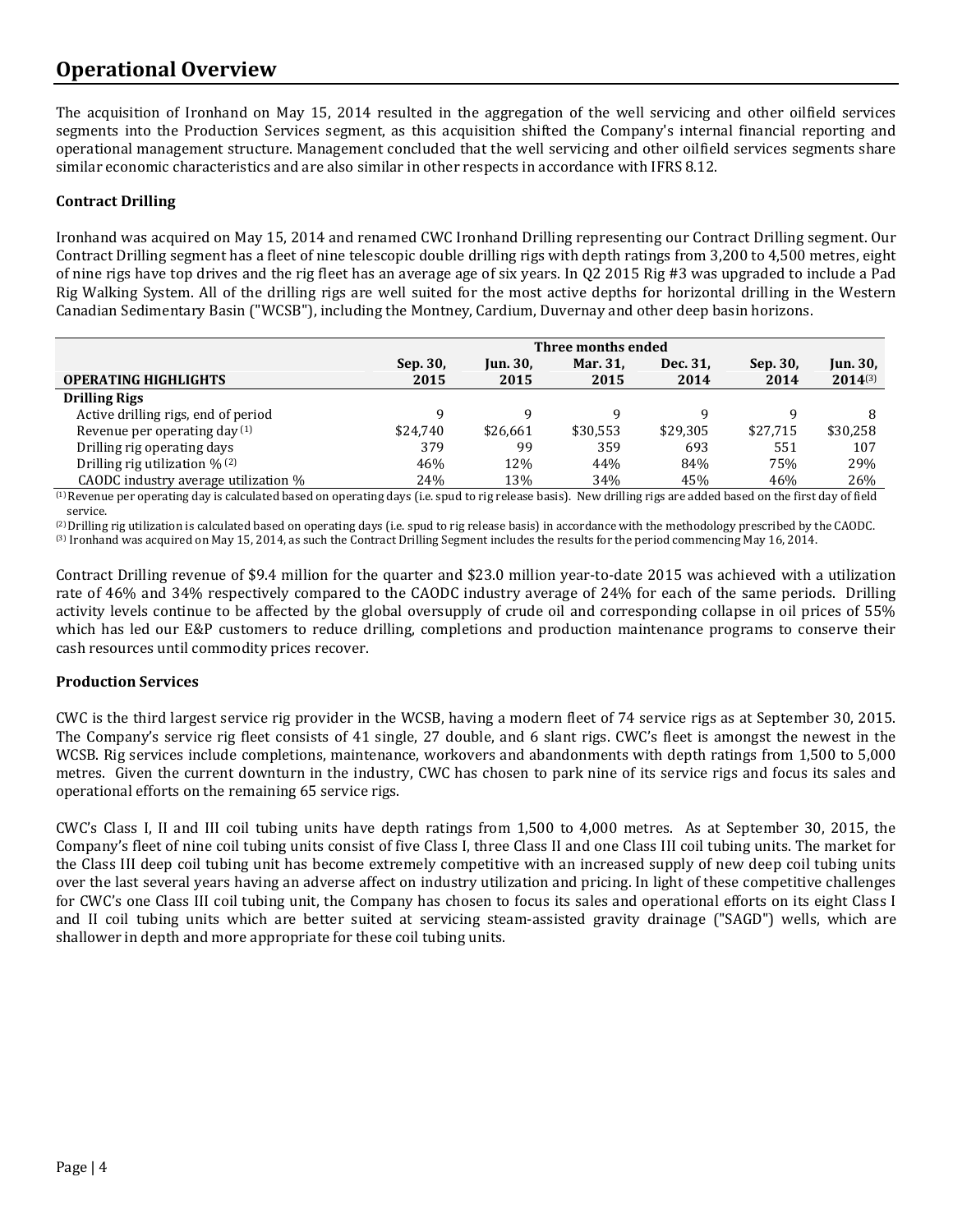|                                             |          |                 |              | Three months ended |          |          |          |                  |
|---------------------------------------------|----------|-----------------|--------------|--------------------|----------|----------|----------|------------------|
| <b>OPERATING HIGHLIGHTS</b>                 | Sep. 30, | <b>Jun. 30,</b> | Mar. 31,     | Dec. 31,           | Sep. 30, | Jun. 30, | Mar. 31, | Dec. 31,         |
|                                             | 2015     | 2015            | 2015         | 2014               | 2014     | 2014     | 2014     | 2013             |
| <b>Service Rigs</b>                         |          |                 |              |                    |          |          |          |                  |
| Active service rigs, end of period          | 65       | 66              | 66           | 69                 | 68       | 68       | 69       | 71               |
| Inactive service rigs, end of period        | 9        | 8               |              | 3                  | 3        | 3        | 2        | $\theta$         |
| Total service rigs, end of period           | 74       | 74              | 73           | 72                 | 71       | 71       | 71       | 71               |
|                                             |          |                 |              |                    |          |          |          |                  |
| Operating hours                             | 16,676   | 14,051          | 16,580       | 28,644             | 26,354   | 20,399   | 37,652   | 33,828           |
| Revenue per hour                            | \$657    | \$668           | \$769        | \$790              | \$756    | \$752    | \$820    | \$786            |
| Service rig utilization $\%$ <sup>(1)</sup> | 27%      | 23%             | 29%          | 45%                | 42%      | 33%      | 61%      | 52%              |
| <b>Coil Tubing Units</b>                    |          |                 |              |                    |          |          |          |                  |
| Active coil tubing units, end of period     | 8        | 8               | 8            | 9                  | 9        |          | 8        | 8                |
| Inactive coil tubing units, end of period   |          | 1               | $\mathbf{1}$ | $\theta$           | $\theta$ | 0        | $\theta$ | $\boldsymbol{0}$ |
| Total coil tubing units, end of period      | 9        | 9               | 9            | 9                  | 9        | 7        | 8        | 8                |
|                                             |          |                 |              |                    |          |          |          |                  |
| Operating hours                             | 1,048    | 2,111           | 4,351        | 2,631              | 2,056    | 1,403    | 4,600    | 2,106            |
| Revenue per hour                            | \$771    | \$724           | \$885        | \$825              | \$894    | \$784    | \$967    | \$1,129          |
| Coil tubing units utilization $\%$ (2)      | 14%      | 29%             | 60%          | 32%                | 29%      | 22%      | 64%      | 29%              |

 $<sup>(1)</sup>$  Service rig utilization is calculated based on 10 hours a day, 365 days a year. New service rigs are added based on the first day of field service. Service rigs</sup> requiring their 24,000 hour recertification, refurbishment or have been otherwise removed from service for greater than 90 days are excluded from the utilization calculation until their first day back in field service.

(2) Coil tubing unit utilization is calculated based on 10 hours a day, 365 days a year. New coil tubing units are added based on the first day of field service.

Production Services revenue was \$11.8 million for the quarter, \$39.5 million year-to-date, down \$11.8 million (50%) and \$39.7 million (50%) respectively year-over-year. Service rig revenue was severely impacted by a reduction in Q3 2015 activity levels to 27% compared to 42% in Q3 2014. E&P customers asked for and were given significant pricing reductions to help them become more competitive given the current commodity price environment and our competitors are working at lower rates to maintain or increase utilizations. Service rig average hourly rates have decreased approximately 13% compared to Q3 2014. Coil tubing utilization was 14% in Q3 2015 compared to 29% in Q3 2014 as lower demand and wet weather conditions delayed start dates on planned customer projects. The decrease of 14% in coil tubing units' average hourly rate is a function of less SAGD work in Q3 2015 compared to Q3 2014 and overall pricing pressures from our E&P customers. In September 2014, the Company sold its Snubbing assets and business which contributed year-to-date 2014 revenue of \$3.0 million and EBITDAS of \$0.8 million with no corresponding amounts in year-to-date 2015. In March 2015, CWC suspended its non-core Well Testing business, which contributed year-to-date 2014 revenue of \$1.1 million and EBITDAS of (\$53) thousand. These Well Testing assets along with other non-core Production Services assets were disposed of in October 2015 resulting in a write down to fair market value and were reclassified on CWC's balance sheet as assets held for sale.

## **Outlook**

Activity levels in the Canadian oil and natural gas industry continue to be affected by low commodity price as a result of global and regional oversupply of both crude oil and natural gas respectively. WTI started July 2015 at approximately US\$60/bbl before dropping to a six year low of approximately US\$38/bbl in August 2015 before recovering to approximately US\$45/bbl by the end of September 2015. The drop in oil prices during Q3 2015 resulted in reduced activity for drilling and well servicing as our E&P customers delayed their drilling, completions, maintenance and abandonment programs. As oil prices are still approximately US\$45/bbl today, Q4 2015 activity levels are not experiencing the traditional ramp up in winter activity as we would normally see at this time of year. Unless crude oil prices increase to the US\$60/bbl level over the winter, CWC anticipates Q4 2015 and Q1 2016 activity levels to be similar to Q3 2015. On November 3, 2015 PSAC released its 2016 Canadian Drilling Activity Forecast of 5,150 wells, down 190 wells (3.5%) from its 2015 forecast of 5,340 wells, confirming a relatively flat outlook for 2016.

In response to the lower activity levels and pricing pressures from our E&P customers, CWC has been proactive in reducing our cost structure and cash requirements throughout 2015. Compared to 2014, annualized cash savings initiatives of approximately \$32.2 million have been implemented comprised of dividend reductions and DRIP/SDP programs (\$12.9 million); capital expenditure reductions (\$13.6 million); employee layoffs and compensation reductions (\$5.4 million) and reduced selling and administrative expense and interest expense (\$0.3 million). These cash saving initiatives are significant and will ensure CWC is able to withstand the current slowdown in our industry.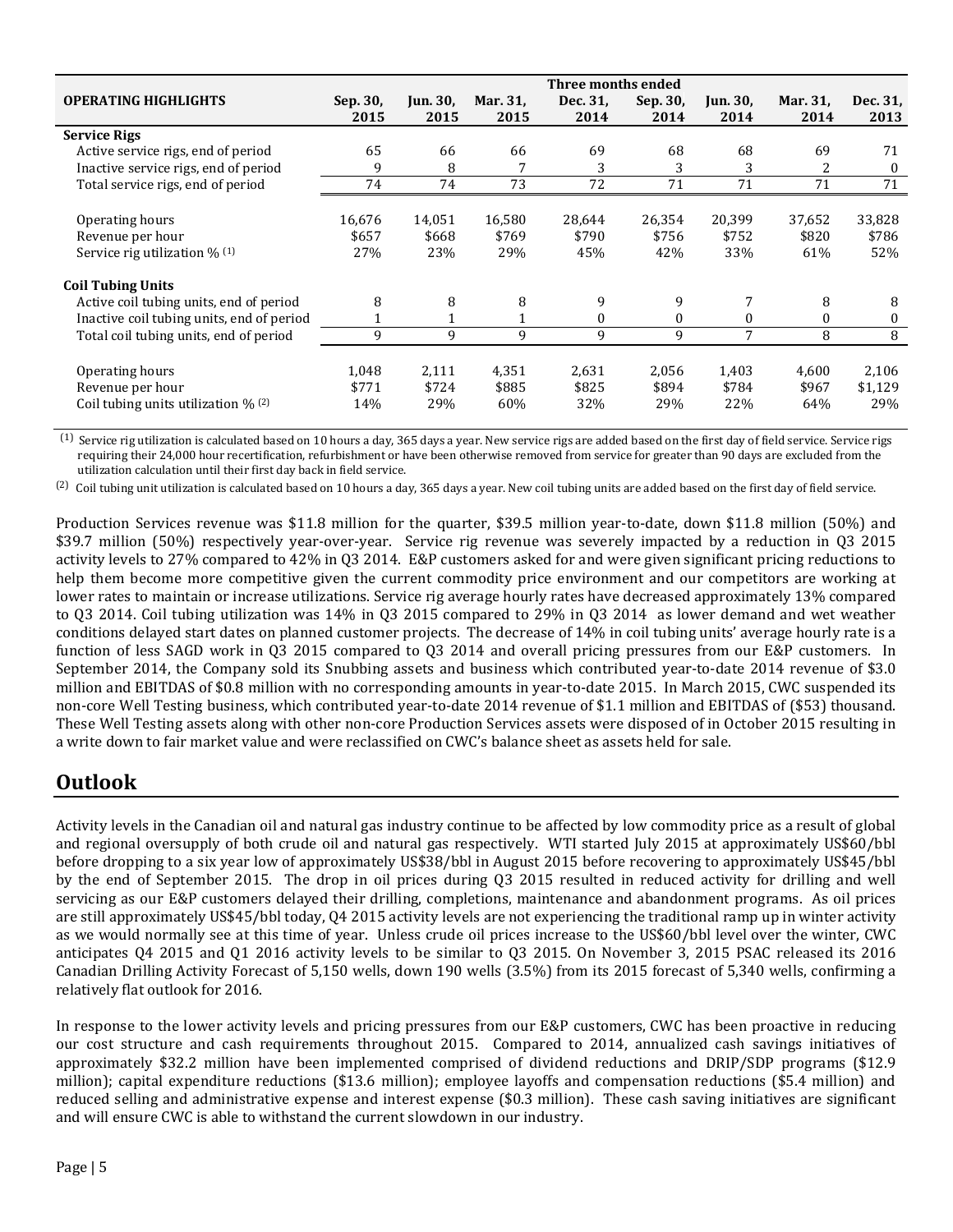In November 2015, the Company amended its credit agreement with its banking syndicate to relax the financial covenants for Consolidated Debt to Consolidated EBITDA ratio for the remainder of 2015 and 2016. The Company's debt level increased in 2014 following the acquisition of Ironhand and the subsequent increase in 2014 capital expenditure program. In 2015, lower working capital and cash saving initiatives contributed to a reduction of 12% in the total long-term debt at September 30, 2015. The revised debt covenant suggests our banking syndicate continues to be supportive of CWC during these challenging times in our industry.

While CWC maintains focus on its cost structure in a lower oilfield services activity environment, it is also mindful of taking advantage of opportunities that may be created during these times in the commodity cycle. Management will continue to evaluate strategic growth opportunities and pursue those it believes will fundamentally position CWC well for the future with the overriding criteria of being able to create long-term shareholder value.

|                             | Three months ended |        |           |             | Nine months ended |        |           |             |
|-----------------------------|--------------------|--------|-----------|-------------|-------------------|--------|-----------|-------------|
|                             | September 30,      |        |           |             | September 30,     |        |           |             |
| \$ thousands                | 2015               | 2014   | Change \$ | Change $\%$ | 2015              | 2014   | Change \$ | Change $\%$ |
| Revenue                     |                    |        |           |             |                   |        |           |             |
| Contract Drilling (1)       | 9,377              | 15,271 | (5,894)   | (39%)       | 22,989            | 18,511 | 4,478     | $n/m$ (3)   |
| <b>Production Services</b>  | 11,758             | 23,575 | (11, 817) | (50%)       | 39,484            | 79,196 | (39,712)  | (50%)       |
|                             | 21,135             | 38,846 | (17, 711) | (46%)       | 62,473            | 97,707 | (35, 234) | (36%)       |
| Direct operating expenses   |                    |        |           |             |                   |        |           |             |
| <b>Contract Drilling</b>    | 6,145              | 9.028  | (2,883)   | (32%)       | 14,479            | 11,362 | 3,117     | $n/m^{(3)}$ |
| <b>Production Services</b>  | 8,046              | 15,328 | (7, 282)  | (48%)       | 27,642            | 53,533 | (25,891)  | (48%)       |
|                             | 14,191             | 24,356 | (10, 165) | (42%)       | 42,121            | 64,895 | (22, 774) | (35%)       |
| Gross margin $(2)$          |                    |        |           |             |                   |        |           |             |
| <b>Contract Drilling</b>    | 3,232              | 6,243  | (3,011)   | (48%)       | 8,510             | 7,149  | 1,361     | $n/m^{(3)}$ |
| <b>Production Services</b>  | 3,712              | 8,247  | (4, 535)  | (55%)       | 11,842            | 25,663 | (13, 821) | (54%)       |
|                             | 6,944              | 14,490 | (7,546)   | (52%)       | 20,352            | 32,812 | (12, 460) | (38%)       |
| Gross margin percentage (2) |                    |        |           |             |                   |        |           |             |
| <b>Contract Drilling</b>    | 34%                | 41%    |           | (7%)        | 37%               | 39%    |           | (2%)        |
| <b>Production Services</b>  | 32%                | 35%    |           | (3%)        | 30%               | 32%    |           | (2%)        |
|                             | 33%                | 37%    |           | (4%)        | 33%               | 34%    |           | (1%)        |
|                             |                    |        |           |             |                   |        | .         |             |

### **Discussion of Financial Results**

(1) CWC entered into the contract drilling business on May 15, 2014, through the acquisition of Ironhand and results are included May 16, 2014 onward. (2) Please refer to the "Reconciliation of Non-IFRS Measures" section for further information. (3) Not meaningful.

#### **Revenue**

Revenue has declined year-over-year both for the quarter and year-to-date. Year-to-date revenue in Contract Drilling has increased as a result of the acquisition of Ironhand on May 15, 2014. Both Contract Drilling and Production Services segments experienced reduced utilization and reduced day and hourly rates resulting in lower revenue consistent with declines seen throughout the industry.

Many direct operating expenses are variable in nature and increase or decrease with activity levels such that changes in operating costs generally correspond to changes in revenue or activity levels. Labour is the largest cost incurred by the Company, the majority related to field operating employees and, as such, predominately variable in nature. Both Contract Drilling and Production Services segments experienced reductions to field labour costs to offset declining revenue rates. Yearover-year gross margin percentages have decreased for the quarter and year-to-date as a result of lower customer pricing outpacing lower operating costs (ie. insurance, repairs, recertifications) and field labour wage reductions. CWC has implemented further field labour wage reductions in Q4 2015 and as such gross margins may marginally improve in subsequent quarters.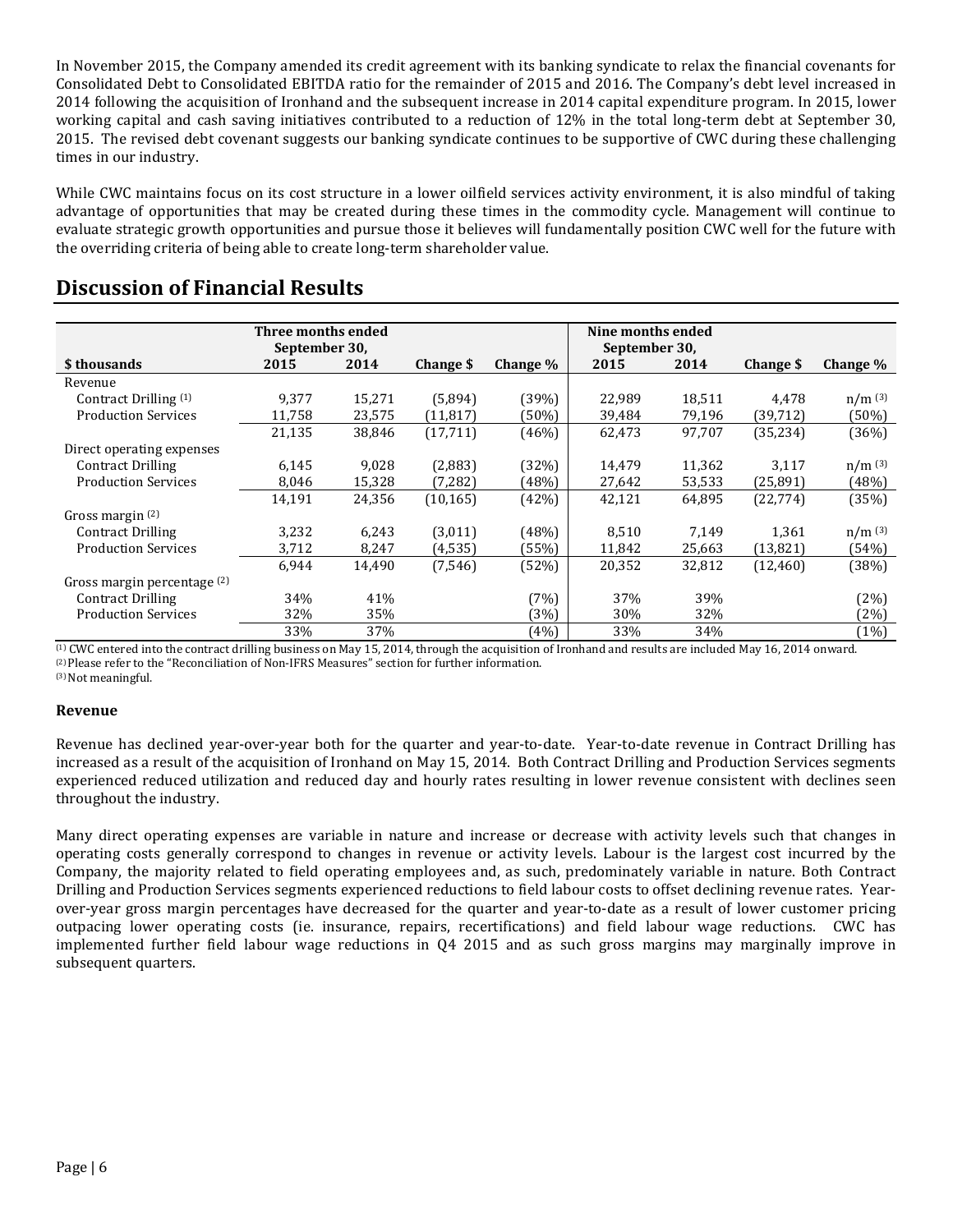#### **Selling and Administrative Expenses and Transaction Costs**

|                          | Three months ended       |                          |                          |          | Nine months ended |        |                 |          |
|--------------------------|--------------------------|--------------------------|--------------------------|----------|-------------------|--------|-----------------|----------|
|                          | September 30,            |                          |                          |          | September 30,     |        |                 |          |
| \$ thousands             | 2015                     | 2014                     | Change \$                | Change % | 2015              | 2014   | <b>Change S</b> | Change % |
| Selling and              |                          |                          |                          |          |                   |        |                 |          |
| administrative expenses  | 3,265                    | 4.604                    | (1, 339)                 | (29%)    | 10,642            | 12.294 | (1,652)         | (13%)    |
| <b>Transaction costs</b> | $\overline{\phantom{0}}$ | $\overline{\phantom{0}}$ | $\overline{\phantom{a}}$ |          |                   | 788    | (788)           | n/m(1)   |
| $(1)$ Not meaningful.    |                          |                          |                          |          |                   |        |                 |          |

The reduction in activity and corporate focus on reducing discretionary costs has positively impacted expenses in both the three and nine month periods. Q3 2015 selling and administrative expenses of \$3.3 million are 29% lower than Q3 2014. The decrease both in the quarter and year-to-date is a result of the impact of cash savings initiatives undertaken in 2015, including the salary reductions by all salaried staff, layoffs and suspension of bonus accruals. Offsetting this is higher bad debt expense in 2015 and additional selling and administrative expenses related to additional employees and expenses as a result of the acquisition of Ironhand in Q2 2014.

Most selling and administrative expenses, such as building and office rent, and office staff salaries are fixed in nature and not subject to significant fluctuation on a quarterly basis. Other costs such as professional and legal fees can fluctuate depending on specific services received in the period.

#### **EBITDAS**

| -------                             |       |         |           |          |                                    |         |           |             |
|-------------------------------------|-------|---------|-----------|----------|------------------------------------|---------|-----------|-------------|
| Three months ended<br>September 30, |       |         |           |          | Nine months ended<br>September 30, |         |           |             |
| \$ thousands                        | 2015  | 2014    | Change \$ | Change % | 2015                               | 2014    | Change \$ | Change %    |
| EBITDAS <sup>(1)</sup>              |       |         |           |          |                                    |         |           |             |
| <b>Contract Drilling</b>            | 2.887 | 5,878   | (2,991)   | (51%)    | 7.568                              | 6.574   | 994       | $n/m^{(2)}$ |
| <b>Production Services</b>          | 1,717 | 8.807   | (7,090)   | (81%)    | 5.767                              | 21,324  | (15, 557) | (73%)       |
| Corporate                           | (925) | (4,799) | 3,874     | (81%)    | (3,625)                            | (7,380) | 3,755     | (51%)       |
|                                     | 3,679 | 9,886   | (6,207)   | (63%)    | 9,710                              | 20,518  | (10, 808) | (53%)       |
| EBITDAS margin $(\%)$ $(1)$         | 17%   | 25%     | n/a       | (8%)     | 16%                                | 21%     | n/a       | (5%)        |

(1) Please refer to the "Reconciliation of Non-IFRS Measures" section for further information.

(2) Not meaningful.

Management uses EBITDAS as a measure of the cash flow generated by the Company. Positive EBITDAS provides the cash flow needed to grow our business through purchase of new equipment or business acquisitions, pay a dividend, repurchase outstanding common shares under a NCIB, and service and reduce outstanding long-term debt.

EBITDAS for Q3 2015 was \$3.7 million in comparison to \$9.9 million in Q3 2014. The \$6.2 million decrease year-over-year is a result of a \$3.0 million decrease in the Contract Drilling segment, \$7.1 million decrease in Production Services, offset by a \$3.9 million decrease in Corporate segment expenses. Year-over-year, EBITDAS of \$9.7 million has declined \$11.0 million from the nine months ended September 30, 2014. Contract Drilling EBITDAS of \$7.6 million has increased \$1.0 million as a result of the decrease in activity being offset by a full nine months of operations compared to four and a half months in 2014. Production Services EBITDAS of \$5.8 million has declined \$15.6 million from \$21.3 million year-to-date September 30, 2014. The decline in EBITDAS is a result of the year-over-year decline in service rig utilization and pricing. Corporate costs decreased for the quarter and year-to-date as a result of effective cash saving initiatives implemented throughout 2015.

#### **Stock-Based Compensation**

| Three months ended<br>September 30. |      |      |           |                 |      | Nine months ended<br>September 30. |                  |          |
|-------------------------------------|------|------|-----------|-----------------|------|------------------------------------|------------------|----------|
| \$ thousands                        | 2015 | 2014 | Change \$ | <b>Change</b> % | 2015 | 2014                               | <b>Change \$</b> | Change % |
| Stock based compensation            | 234  | 498  | (264)     | (53%)           | 808  | 1.135                              | (327             | (29%)    |

Stock based compensation is primarily a function of the outstanding stock options and restricted share units ("RSUs") being expensed over their vesting term. As a generalization, a higher trading price for our common shares will increase the value of stock options and RSUs at their grant date which is the value used for expensing stock based compensation. The year-overyear decrease in annual stock based compensation expense is a result of stock options and RSUs granted in May 2014 being 1/3 vested at the end of the third quarter and the more recent stock options and RSUs issued in December 2014 being issued at a lower exercise price of \$0.45 per common share.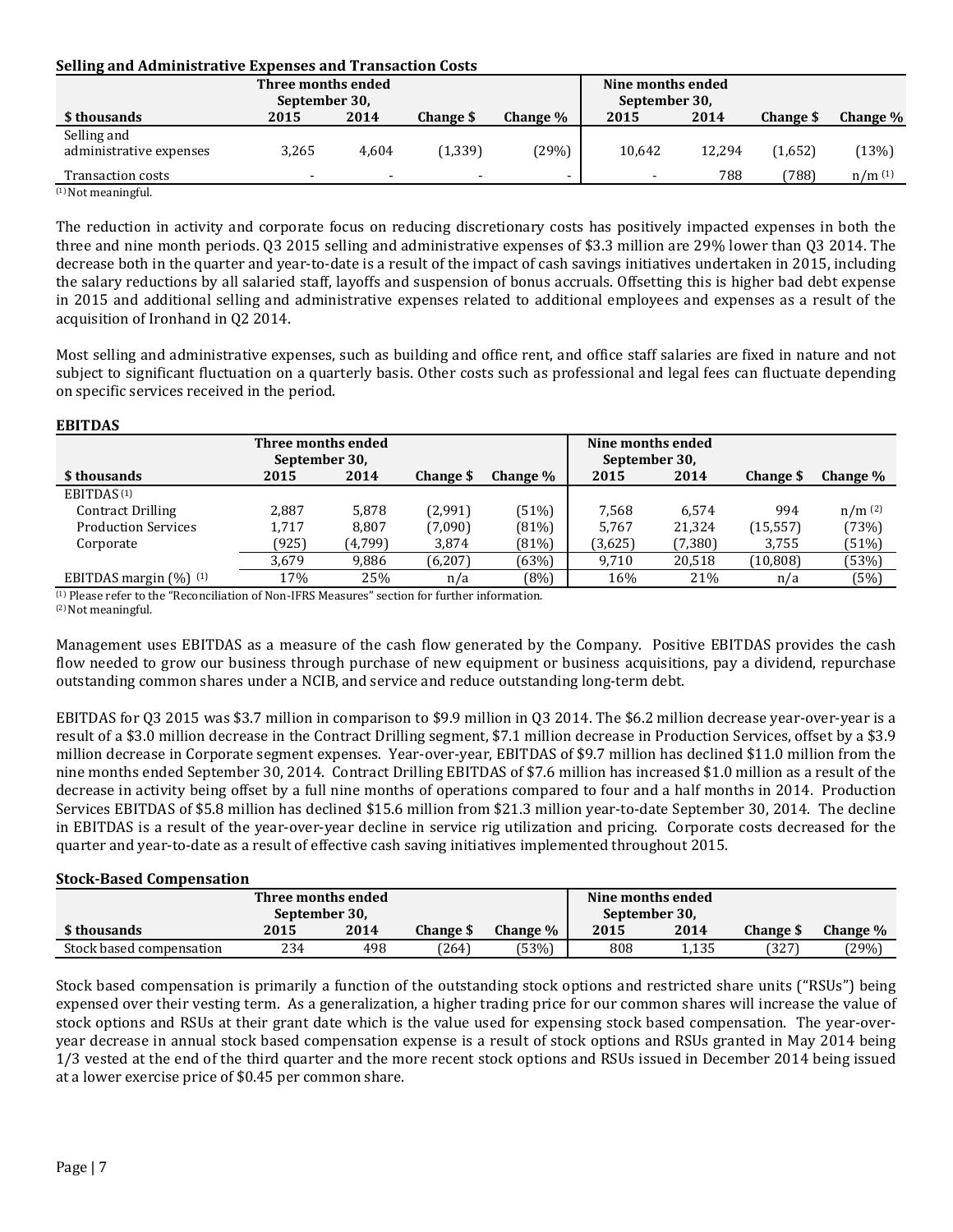| <b>Finance Costs</b> |                    |      |           |                 |                   |       |                  |          |
|----------------------|--------------------|------|-----------|-----------------|-------------------|-------|------------------|----------|
|                      | Three months ended |      |           |                 | Nine months ended |       |                  |          |
|                      | September 30,      |      |           |                 | September 30,     |       |                  |          |
| \$ thousands         | 2015               | 2014 | Change \$ | <b>Change</b> % | 2015              | 2014  | <b>Change \$</b> | Change % |
| Finance costs        | 545                | 588  | (43)      | (7%)            | 1.644             | 1,554 | 90               | 6%       |

Finance costs for Q3 2015 have decreased by 7% from Q3 2014 as debt averaged \$2.8 million less in 2015 (\$57.5 million in Q3 2015 versus \$60.3 million in September 30, 2014). Year-to-date finance costs have increased year-over-year as debt levels increased in Q2 2014 to fund the purchase of the Contract Drilling division and lower interest rates were in effect as a result of the pricing schedule being tied to the Consolidated Debt to Consolidated EBITDA ratio. The lower EBITDAS in 2015 has resulted in interest rates increasing according to the credit agreement's sliding scale from bank prime rate plus 0.875%; bankers acceptances rate plus a stamping fee of 1.875% and a standby fee rate of 0.42% to the rates at September 30, 2015 being bank prime rate plus 1.5%, bankers acceptances rate plus a stamping fee of 2.5% and a standby fee rate of 0.57%.

#### **Depreciation**

| Three months ended<br>September 30, |       |       |           |          | Nine months ended<br>September 30, |        |           |          |
|-------------------------------------|-------|-------|-----------|----------|------------------------------------|--------|-----------|----------|
| \$ thousands                        | 2015  | 2014  | Change \$ | Change % | 2015                               | 2014   | Change \$ | Change % |
| <b>Depreciation</b>                 |       |       |           |          |                                    |        |           |          |
| <b>Contract Drilling</b>            | 1,447 | 2,124 | (677)     | (32%)    | 3,307                              | 2,603  | 704       | n/m(1)   |
| <b>Production Services</b>          | 2.730 | 3,452 | (722)     | (21%)    | 8,145                              | 10,814 | (2,669)   | (25%)    |
| Corporate                           | 100   | 132   | (32)      | (24%)    | 287                                | 377    | (90)      | (24%)    |
|                                     | 4.277 | 5,708 | (1, 431)  | (25%)    | 11,739                             | 13,794 | (2,055)   | (15%)    |

 $(1)$  Not meaningful.

Depreciation for drilling rigs and service rigs are based on hours of work. There can be significant variation in the historical cost basis for our service rigs based on type of rig and our newest service rigs, which have the highest cost and depreciation rate per hour, also typically have higher utilization. Coil tubing units are depreciated straight line resulting in consistent depreciation expense regardless of utilization or hours of use.

Depreciation in both the Contract Drilling and Production Services segments for the quarter decreased year-over-year as a result of the lower activity levels reducing the depreciation expense on the assets that are depreciated on an hourly basis. Depreciation in the Contract Drilling segment increased year-to-date as the decrease in activity was offset by the segment being in operation for a full nine months as compared to four and a half months in 2014.

#### **(Gain) Loss on Disposal of Equipment**

| Three months ended<br>September 30, |      |       |           |             | Nine months ended<br>September 30, |       |                  |             |
|-------------------------------------|------|-------|-----------|-------------|------------------------------------|-------|------------------|-------------|
| \$ thousands                        | 2015 | 2014  | Change \$ | Change %    | 2015                               | 2014  | <b>Change</b> \$ | Change %    |
| (Gain) loss on disposal of          |      |       |           |             |                                    |       |                  |             |
| equipment                           | (63) | [129] | 66        | $n/m^{(1)}$ | 251                                | (242) | 493              | $n/m^{(1)}$ |
| $(1)$ Not meaningful                |      |       |           |             |                                    |       |                  |             |

Management continually monitors the asset mix and equipment needs and invests and divests assets as needed to optimize our operations. During the first nine months of 2015, the loss on disposal of equipment was the result of the sale of equipment and the regular replacement of crew trucks resulting in proceeds on sale of \$0.4 million.

#### **Impairment of Goodwill and Assets Held for Sale**

|                          | Three months ended<br>September 30, |      |           |             | Nine months ended<br>September 30, |                          |                 |             |
|--------------------------|-------------------------------------|------|-----------|-------------|------------------------------------|--------------------------|-----------------|-------------|
| \$ thousands             | 2015                                | 2014 | Change \$ | Change %    | 2015                               | 2014                     | <b>Change S</b> | Change %    |
| Impairment of goodwill   |                                     |      |           |             |                                    |                          |                 |             |
| and assets held for sale | 17.322                              |      | 17.322    | $n/m^{(1)}$ | 17.322                             | $\overline{\phantom{0}}$ | 17.322          | $n/m^{(1)}$ |
| $(1)$ Not meaningful     |                                     |      |           |             |                                    |                          |                 |             |

(1) Not meaningful

CWC recorded a \$17.3 million impairment of goodwill and assets held for sale due to the continuation of low crude oil and natural gas prices and the reduced outlook for contract drilling activity levels and pricing through the remainder of 2015 and throughout 2016.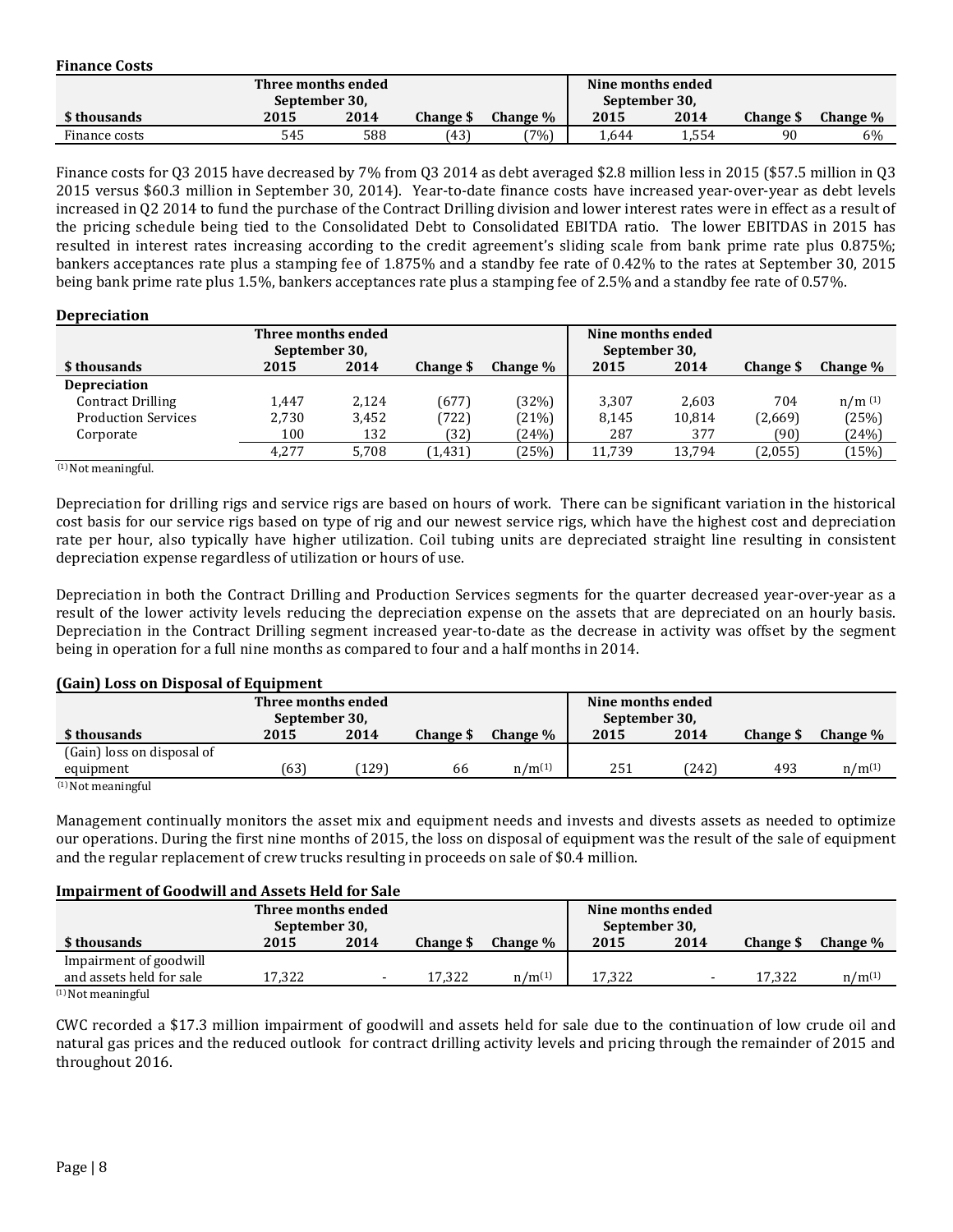#### **Income Taxes**

|                                                                    | Three months ended<br>September 30, |       | Nine months ended<br>September 30, |       |
|--------------------------------------------------------------------|-------------------------------------|-------|------------------------------------|-------|
| \$ thousands                                                       | 2015                                | 2014  | 2015                               | 2014  |
| Net (loss) income before income taxes                              | (18, 636)                           | 3,221 | (22,054)                           | 3,489 |
| Deferred income tax expense (recovery)                             | (533)                               | 975   | 305                                | 1,180 |
| Deferred income tax expense (recovery) as a % of net (loss) income |                                     |       |                                    |       |
| before income taxes                                                | 3%                                  | 30%   | (1%)                               | 34%   |
| Expected statutory income tax rate                                 | 26%                                 | 25%   | 26%                                | 25%   |

The decrease in deferred income tax expense (recovery) in the current period is a result of the year-over-year decrease in net (loss) income before income taxes partially offset by a 2% increase in the Alberta corporate income tax rate effective July 1, 2015 and the resulting revaluation of net deferred income tax liability. The net loss in 2015 is predominantly made up of the impairment of goodwill and assets held for sale of \$17.3 million which is not deductible for income tax purposes and, as such, is added back to the net loss before income taxes in arriving at deferred income tax expense (recovery). The Company has substantial tax pools and non-capital losses available to reduce future taxable income such that no cash taxes are expected to be payable until 2018.

### **Net (Loss) Income and Comprehensive (Loss) Income**

| Three months ended<br>September 30,           |          |       |           |             | Nine months ended<br>September 30, |       |           |             |
|-----------------------------------------------|----------|-------|-----------|-------------|------------------------------------|-------|-----------|-------------|
| \$ thousands                                  | 2015     | 2014  | Change \$ | Change $\%$ | 2015                               | 2014  | Change \$ | Change %    |
| Net (loss) income and<br>comprehensive (loss) |          |       |           |             |                                    |       |           |             |
| income                                        | (18,103) | 2.246 | (20,349)  | $n/m^{(1)}$ | (22,359)                           | 2.309 | (24, 668) | $n/m^{(1)}$ |
| $(1)$ Not meaningful                          |          |       |           |             |                                    |       |           |             |

Net (loss) income and comprehensive (loss) income decreased \$20.3 million year-over-year for the quarter and \$24.7 million year-to-date as a result of the impairment of goodwill and assets held for sale of \$17.3 million coupled with reduced operating activities in Contract Drilling and Production Services and an increase in the deferred income tax expense (recovery) resulting from the Q2 2015 increase in the Alberta corporate income tax rate.

## **Liquidity and Capital Resources**

#### **Source of Funds:**

The Company's liquidity needs in the short-term and long-term can be sourced in several ways including: funds from operations, borrowing against existing debt credit facilities, new debt instruments, equity issuances and proceeds from the sale of assets. Cash inflows are used to repay outstanding amounts on the Company's debt credit facility, fund capital requirements or pay dividends.

During the first nine months of 2015, the Company had operating cash flows of \$19.5 million. Of the \$19.5 million in cash flows from operations, \$8.0 million was used to fund capital expenditures net of proceeds on disposition, \$9.7 million was paid to reduce the outstanding debt and pay interest expense and \$2.3 million was returned to shareholders in the form of cash dividends.

As at September 30, 2015 the Company had working capital excluding debt of \$15.4 million compared to \$20.6 million at December 31, 2014 and \$16.6 million at September 30, 2014. (Please refer to the "Reconciliation of Non-IFRS Measures" section for further information). The decline in working capital is consistent with the lower activity levels and pricing reductions. Typically, as activity levels increase working capital will also increase.

The current industry slowdown in activity combined with the increased pressure to reduce day and hourly rates from E&P customers has reduced the Company's projections regarding operating cash flows for 2015. As a result, the Company instituted cash saving initiatives throughout 2015 which will result in annual cash savings of approximately \$32.2 million compared to 2014. The Company has taken significant steps to ensure the Company has sufficient liquidity to cover future financial obligations.

In November 2015, the Company amended its credit agreement with its banking syndicate. The amendments are as follows:

o the credit facility was reduced from \$100.0 million to \$75.0 million with the ability to increase the credit facility through an accordion feature of \$50.0 million subject to approval by the banking syndicate;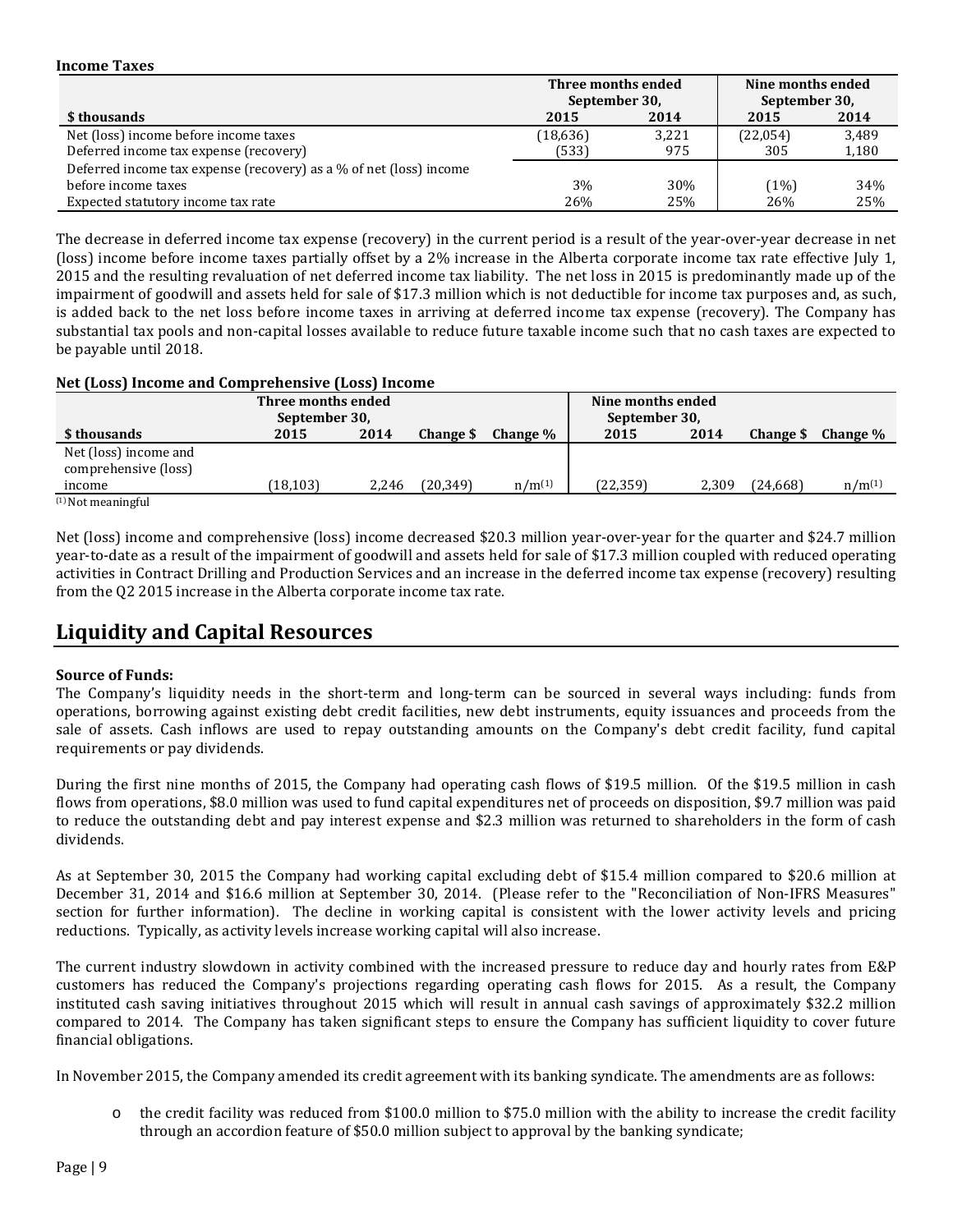- o the financial covenants for Consolidated Debt to Consolidated EBITDA ratio changed to 5.0:1 for December 31, 2015, increasing to 5.25:1 for March 31, 2016 and June 30, 2016, increasing to 5.5:1 for September 30, 2016, decreasing to 5.0:1 for December 31, 2016 and decreasing to 3.0:1 thereafter. Other debt covenants remain unchanged; and
- $\circ$  the Company must maintain a minimum liquidity of at least \$12.5 million undrawn on the credit facility.

The credit facility is secured by a general security agreement and a first charge security interest covering all of the assets of the Company. Under the terms of the credit facility, the Company is required to comply with certain financial covenants. As of September 30, 2015, the Company is in compliance with each of those financial covenants. No principal payments are required under the credit facility until June 21, 2017, at which time any amounts outstanding are due and payable. As at September 30, 2015, drawings under the credit facility totaled \$57.6 million.

At September 30, 2015 the applicable rates under the credit agreement are: bank prime rate plus 1.5%, bankers acceptances rate plus a stamping fee of 2.5% and a standby fee rate of 0.57%.

### **Capital Requirements:**

Over the past three years the Company has been increasing its asset base of drilling rigs and service rigs. Given the Company's relatively young fleet of equipment many capital expenditures are discretionary in nature and are incurred with a view to increase the size and revenue generating capacity of the business as opposed to being required in order to maintain the current business operations. In 2014, the Company initiated a plan that would result in spending approximately \$3.0 million annually over the next several years to recertify the oldest of its service rigs due for their Level IV recertification. With the current downturn the Company has decided to delay the program to preserve cash flows. Because these recertifications are based on hours of service, the reduced activity currently being experienced in 2015 will prolong the time before recertification is required. Once utilizations return to pre-2015 activity levels, the Level IV recertification program will be reinstated to ensure that future operations are not negatively impacted by rigs "houring out". As at September 30, 2015, the Company has capital spending plans as noted in the section titled "Capital Expenditures". Additional discretionary capital expenditures will be required in order to continue to grow the Company's assets and revenue in the future. It is anticipated future cash requirements for capital expenditures will be met through a combination of funds generated from operations and bank debt from the Company's existing credit facility as required. However, additional funds may be raised by additional bank debt, other forms of debt, the sale of assets or the issue of equity.

CWC may require additional financing in the future to implement its strategies and business objectives. It is possible that such financing will not be available, or if available, will not be available on favorable terms. If CWC issues any shares in the future to finance its operations or implement its strategies, the current shareholders of CWC may incur a dilution of their interest.

### **Common Shares and Dividends**

The following table summarizes outstanding share data and potentially dilutive securities:

|                        | November 24, 2015 | September 30, 2015 | December 31, 2014 |
|------------------------|-------------------|--------------------|-------------------|
| Common shares          | 292.048.008       | 289,303,662        | 270.762.224       |
| Stock options          | 8,825,000         | 8,825,000          | 13,020,012        |
| Restricted share units | 1.945.000         | 1,945,000          | 2,065,000         |

During the nine months ended September 30, 2015, 2,630,002 options were exercised, 120,000 RSUs were exercised and 15,791,436 shares were issued under the DRIP/SDP. In addition 1,565,010 options and 75,000 RSUs were forfeited. Subsequent to Q3 2015, 2,744,346 shares were issued under the DRIP and SDP.

On December 23, 2014, the Company introduced a DRIP and SDP as a prudent cash resource measure given the volatility and uncertainty in the oil price environment. Participation in the DRIP or the SDP is optional and will not affect shareholders' cash dividends unless they elect to participate in the DRIP or SDP. The adoption of the DRIP and SDP provides CWC with additional cash resources while ensuring that it continues to maintain its balance sheet flexibility. Shares issued under DRIP and SDP had a dilutive effect to shareholders that elected to receive a cash dividend.

Since the introduction of the DRIP and SDP on December 23, 2014, the following shares have been issued under the respective plans: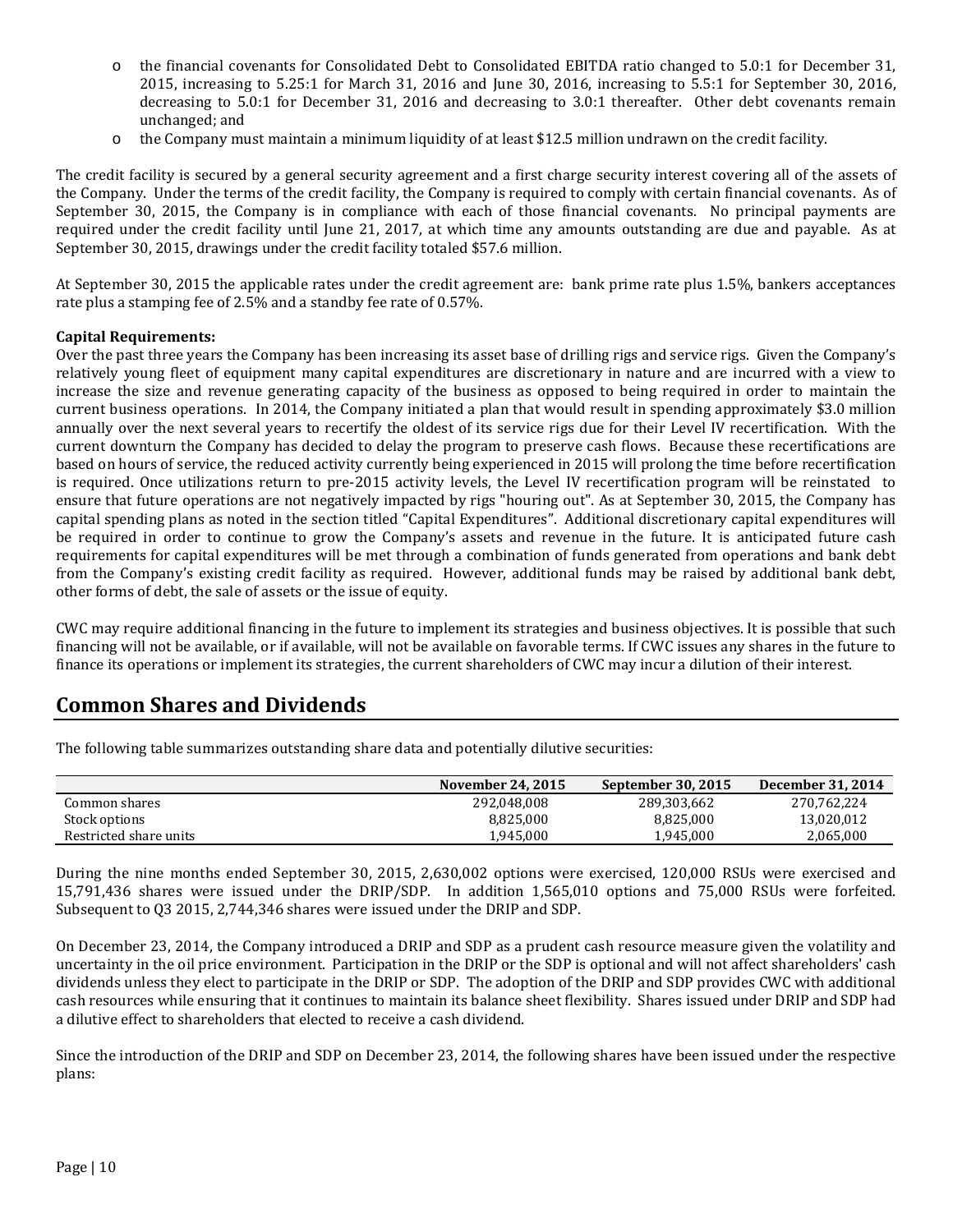|                                                      | October 15, | <b>July 15.</b> | April 15, | January 15, |
|------------------------------------------------------|-------------|-----------------|-----------|-------------|
|                                                      | 2015        | 2015            | 2015      | 2015        |
| Dividend declared per common shares                  | \$0.0025    | \$0.005         | \$0.005   | \$0.0175    |
| Common shares issued under DRIP                      | 2,702,219   | 4,025,934       | 3,275,513 | 7,982,080   |
| Common shares issued under SDP                       | 42.126      | 61.592          | 145.291   | 301.026     |
| % of dividend settled through the issuance of shares | 70.0%       | 69.7%           | 72.1%     | 69.2%       |
| Cash savings (in thousands)                          | 506         | 994             | 1.006     | 3,281       |

The following table summarizes dividends declared since December 31, 2014:

| <b>Declaration Date</b> | <b>Record Date</b> | <b>Payment Date</b> | Dividend per Common Share |
|-------------------------|--------------------|---------------------|---------------------------|
| March 9, 2015           | March 31, 2015     | April 15, 2015      | \$0.0050                  |
| May 13, 2015            | June 30, 2015      | July 15, 2015       | \$0.0050                  |
| August 10, 2015         | September 30, 2015 | October 15, 2015    | \$0.0025                  |

Given the current uncertainty in the oilfield services sector, on November 24, 2015, the Board of Directors have suspended the Company's quarterly dividend.

The Company renewed its NCIB effective May 22, 2015, to purchase from time to time, as it considered advisable, up to 14,229,807of its issued and outstanding common shares through the facilities of the TSX Venture Exchange ("TSXV") or other recognized marketplaces. The price that the Company will pay for any common share under the NCIB will be the prevailing market price on the TSXV or such other recognized marketplace at the time of such purchase. During 2014, 1,145,000 common shares were purchased and returned to treasury and cancelled under the NCIB for total proceeds including commissions of \$0.9 million. No purchases were made in the first nine months of 2015. The NCIB expires on May 21, 2016 unless renewed.

## **Capital Expenditures**

|                                        | Three months ended<br>September 30, |        | Nine months ended<br>September 30, |        |  |
|----------------------------------------|-------------------------------------|--------|------------------------------------|--------|--|
| \$ thousands                           | 2015                                | 2014   | 2015                               | 2014   |  |
| <b>Contract Drilling</b>               | 947                                 | 5,656  | 4.209                              | 7,461  |  |
| <b>Production Services</b>             | 303                                 | 6,588  | 4,185                              | 12,027 |  |
| Total capital expenditures             | 1,250                               | 12.244 | 8,394                              | 19,488 |  |
|                                        |                                     |        |                                    |        |  |
| Growth capital                         | 246                                 | 9.539  | 4.400                              | 12,983 |  |
| Maintenance and infrastructure capital | 1.004                               | 2.705  | 3.994                              | 6,505  |  |
| Total capital expenditure              | 1,250                               | 12,244 | 8.394                              | 19,488 |  |

Year-to-date growth capital spending of \$4.4 million was primarily incurred to complete slant service rigs #505 and #506 and supporting equipment in order to further expand our growth in heavy oil and SAGD wells. Additional growth capital was incurred to complete upgrades to Drilling Rig #2 and settle longer lead items on Drilling Rig #10. Maintenance capital spending of \$3.9 million has been primarily directed at adding new drill pipe, a Pad Rig Walking System for Drilling Rig #3, required drilling and service rig recertification costs and upgrades, additions to field equipment for the service rig and coil tubing divisions and information technology infrastructure.

CWC revised 2015 capital expenditure budget is expected to be \$8.8 million, a 19% decrease from the previously disclosed budget of \$10.8 million. The revised capital expenditure budget is comprised of \$4.4 million of growth capital and \$4.4 million of maintenance and infrastructure capital. The following table summarizes the 2015 revised capital expenditure budget, the capital incurred for the nine months ended September 30, 2015 and the remaining capital expenditure budget expected to be incurred for the remainder of 2015:

|                                      |                |                   |                     | Nine months ended   | 2015 Capital   |
|--------------------------------------|----------------|-------------------|---------------------|---------------------|----------------|
|                                      |                |                   | <b>Revised 2015</b> | Sep. 30, 2015       | Expenditure    |
|                                      | 2015 Budget at |                   | Budget at           | Capital             | <b>Budget</b>  |
| \$ thousands                         | Mar. 9, 2015   | <b>Reductions</b> | Nov. 11, 2015       | <b>Expenditures</b> | Remaining      |
| Growth capital                       | \$6,100        | (\$1,700)         | \$4,400             | \$4,400             | $\mathbb{S}$ - |
| Maintenance & infrastructure capital | 4.700          | (300)             | 4,400               | 3.994               | 406            |
| Total capital expenditures           | \$10,800       | \$2,000           | \$8,800             | \$8,394             | \$406          |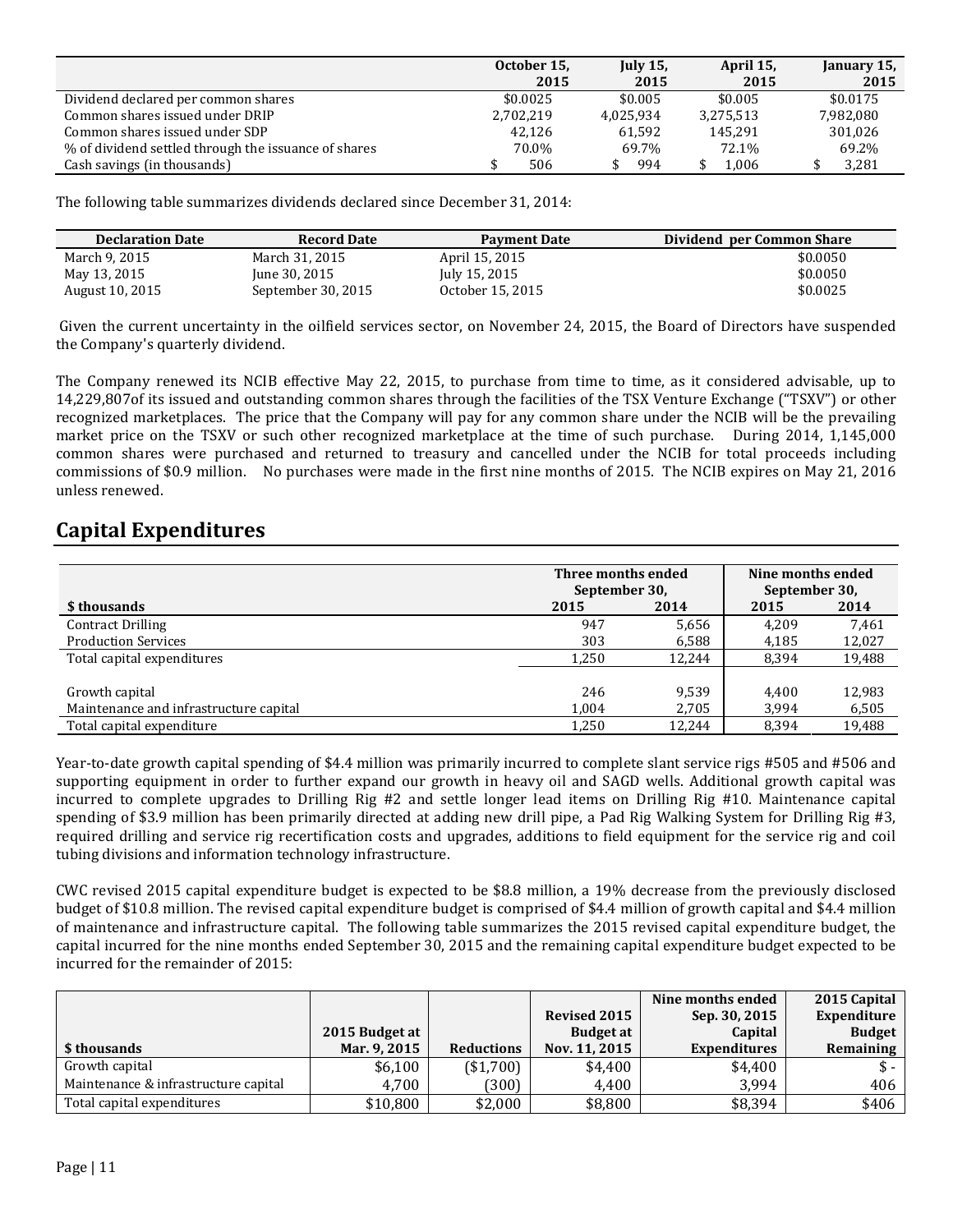## **Commitments and Contractual Obligations**

Under the terms of the Company's amended credit facility, the Bank Loan is due in full on June 21, 2017. The Company is committed to monthly payments of interest and bank charges until June 21, 2017. There have been no significant changes in commitments or contractual obligations since December 31, 2014. Management believes that, despite the lower activity levels anticipated for its services combined with the cash saving initiatives planned for 2015, there will be sufficient cash flows generated from operations to service the interest on the debt and finance the required maintenance capital of the Company.

# **Summary and Analysis of Quarterly Data**

| \$ thousands, except per share amounts                       |                              | 2015                         |                              |                              | 2014                         |                              |                             | 2013                        |
|--------------------------------------------------------------|------------------------------|------------------------------|------------------------------|------------------------------|------------------------------|------------------------------|-----------------------------|-----------------------------|
| Three months ended                                           | Sept.<br>30                  | June<br>30                   | March<br>31                  | Dec.<br>31                   | Sept.<br>30                  | <b>Iune</b><br>30            | March<br>31                 | Dec.<br>31                  |
| Revenue                                                      | 21,135                       | 13,508                       | 27.830                       | 45.959                       | 38,846                       | 20.488                       | 38,373                      | 31,515                      |
| <b>EBITDAS</b>                                               | 3,679                        | 777                          | 5,254                        | 13.540                       | 9,886                        | 1,176                        | 9,456                       | 7,598                       |
| Net income (loss)                                            | (18, 103)                    | (4, 294)                     | 38                           | (15,760)                     | 2,246                        | (3, 182)                     | 3,245                       | 2,196                       |
| Net income (loss) per share: basic and diluted               | (0.06)                       | (0.02)                       | 0.00                         | (0.06)                       | 0.01                         | (0.01)                       | 0.02                        | 0.01                        |
| Total assets<br>Total long-term debt<br>Shareholders' equity | 236,246<br>57.519<br>153.503 | 249.544<br>51.618<br>171,100 | 258,835<br>55.096<br>174,925 | 275,353<br>65.666<br>172,705 | 288,011<br>60.313<br>193,151 | 277,679<br>51.324<br>195,851 | 151,661<br>43.547<br>92,202 | 148,999<br>44,009<br>91,344 |

The table above summarizes CWC's quarterly results for the previous eight financial quarters. All of CWC's operations are carried out in western Canada. The second quarter is typically expected to be the weakest financial and operating quarter for the Company due to ground conditions being impacted by spring breakup. The ability to move heavy equipment in the Canadian crude oil and natural gas fields is dependent on weather conditions. As warm weather returns in the spring, the winter's frost comes out of the ground rendering many secondary roads incapable of supporting the weight of heavy equipment until they have thoroughly dried out. The duration of this spring breakup has a direct impact on the Company's activity levels. In addition, many exploration and production areas in northern Canada are accessible only in winter months when the ground is frozen enough to support equipment. As a result, late March through May is traditionally the Company's slowest time, and as such the revenue, operating costs, and financial results of the Company will vary on a quarterly basis.

Through the eight quarters presented, the amount of revenue and net income (loss), adjusted for the effects of seasonality, have fluctuated primarily due to changes in the utilization of our equipment generally and the increase in the number of drilling rigs, service rigs and coil tubing units over the period as detailed in the section titled "Operational Overview".

Other significant impacts have been a result of:

- Q3 2015 saw slight increases in utilizations resulting in a 56% increase in revenue. EBITDAS increased 373% as a result of the increased utilization during the quarter compared to Q2 2015 and reductions to employee compensation. Q3 2015 net loss includes a \$17.3 million impairment in goodwill and assets held for sale. Goodwill arose on the purchase of Ironhand in Q2 2014.
- Q2 2015 continued to be negatively impacted by global market conditions resulting in a 34% decline in both revenue and EBITDAS. Net loss was further impacted by the 2% increase to the Alberta corporate tax rate;
- Q1 2015 was impacted by the global oversupply of oil and the 2014 decision by OPEC not to curtail production which resulted in significant decreases in revenue in both Contract Drilling and Production Services. Decreases in rates were demanded by E&P customers, which further impacted revenue negatively. The result was a 27% and 44% decline in revenue and EBITDAS respectively, year-over-year;
- Q4 2014 represented another record revenue quarter for CWC since the Company's inception. The Contract Drilling segment, acquired in the second quarter of 2014, represented 44% of the Company's Q4 2014 revenue;
- Q4 2014 saw revenue in the Production Services segment decline on a year-over-year basis by 19%. Of the \$5.9 million decrease in revenue, \$1.9 million is a result of a decrease in the snubbing assets and business as it was sold in Q3 2014 with the remaining \$4.0 million decline in revenue a result of reduced activity level with several of CWC's largest E&P customers. Q4 2014 service rig utilization declined by 7% compared to Q4 2013;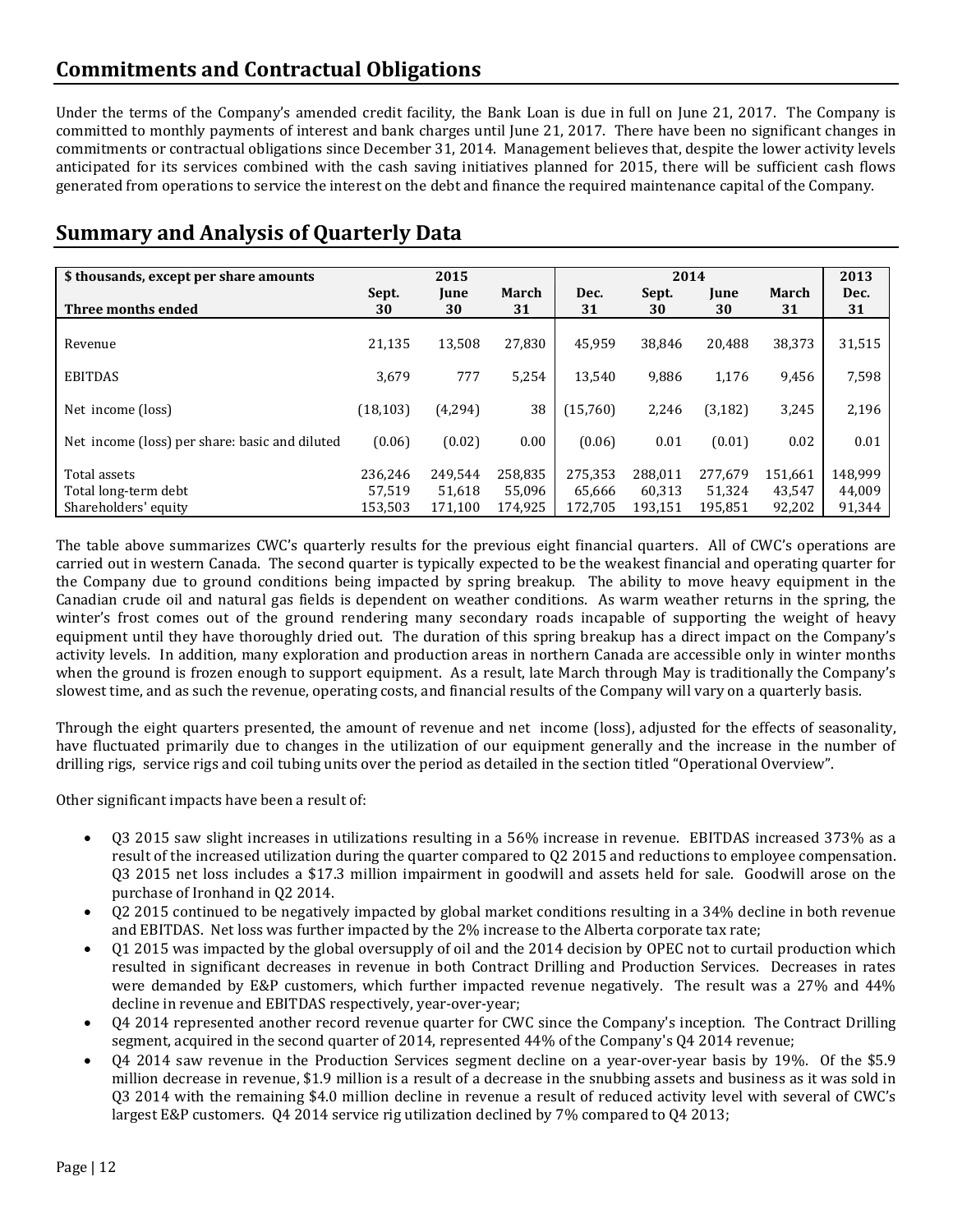- Q4 2014 net loss includes \$20.9 million goodwill impairment. Goodwill arose on the purchase of Ironhand in Q2 2014. At the time of purchase, the current economic downturn had not yet emerged and all indications were that CWC would continue to grow the Contract Drilling segment with the completion of Rig #9 and building an additional Rig #10 in 2015. In Q1 2015, revised predictions of lower drilling activity were released by CAODC and PSAC and analysts were predicting that 2015 would be a significantly challenging year for oilfield service companies. Although the Company anticipates the decline in the Contract Drilling segment revenue to be less than others in the industry, the anticipated decline was sufficient to indicate an impairment to the Goodwill;
- Q3 2014 represented the first full three month period with the Contract Drilling segment which represented 39% of the Company's Q3 2014 revenue;
- Q3 2014 included a gain on disposal of equipment of \$0.2 million in net income as a result of the sale of the snubbing assets and business;
- Q2 2014 increase to total assets and shareholders' equity reflects the acquisition of Ironhand and related equity financing. Ironhand was acquired for a total purchase consideration of \$128.7 million;
- Q2 2014, \$0.8 million in transaction costs were incurred relating to the acquisition of Ironhand;

# **Critical Accounting Estimates and Judgments**

This MD&A of the Company's financial condition and results of operations is based on the financial statements which are prepared in accordance with IFRS. The preparation of the financial statements requires that certain estimates and judgments be made with respect to the reported amounts of revenue and expenses and the carrying amounts of assets and liabilities. These estimates are based on historical experience and management's judgment. Anticipating future events involves uncertainty and consequently the estimates used by management in the preparation of the financial statements may change as future events unfold, additional experience is acquired or the Company's operating environment changes. In many cases the use of judgment is required to make estimates.

Estimates and underlying assumptions are reviewed on an ongoing basis. Revisions to accounting estimates are recognized in the period in which the estimates are revised and in any future periods affected. Further details of the nature of these estimates and assumptions may be found in the relevant notes to the Annual Financial Statements and the interim unaudited financial statements for the three and nine months ended September 30, 2015 and the section titled "Critical Accounting Estimates and Judgments" in the Annual MD&A. There have been no significant or material changes in the nature of critical accounting estimates and judgments since December 31, 2014.

### **New Accounting Pronouncements**

A number of new standards, amendments to standards and interpretations have been issued by the IASB and are not yet effective for the year ended December 31, 2015. The new standards, amendments to standards and interpretations have not been applied in preparing these condensed interim financial statements. None of these are expected to have a significant effect on the annual financial statements, except for:

IFRS 15, Revenue from Contracts with Customers, which provides guidance on revenue recognition and relevant disclosures. The standard provides a single, principles based five-step model to be applied to all contracts with customers. IFRS 15 was issued in May 2014 and applies to annual reporting periods beginning on or after January 1, 2018, with early adoption permitted under IFRS. The Company has not yet assessed the impact this standard will have on the financial statements.

## **CEO and CFO Certifications**

The CEO and CFO of TSX Venture Exchange listed companies, such as CWC, are not required to certify they have designed internal control over financial reporting, or caused it to be designed under their supervision, to provide reasonable assurance regarding the reliability of financial reporting and the preparation of financial statements for external purposes in accordance with IFRS. Instead, an optional form of certification has been made available to TSX Venture Exchange listed companies and has been used by CWC's certifying officers for the September 30, 2015 interim filings. The certification reflects what the Company considers to be a more appropriate level of CEO and CFO certification given the size and nature of the Company's operations. This certification requires that the certifying officer's state:

• They have reviewed the interim financial report and MD&A;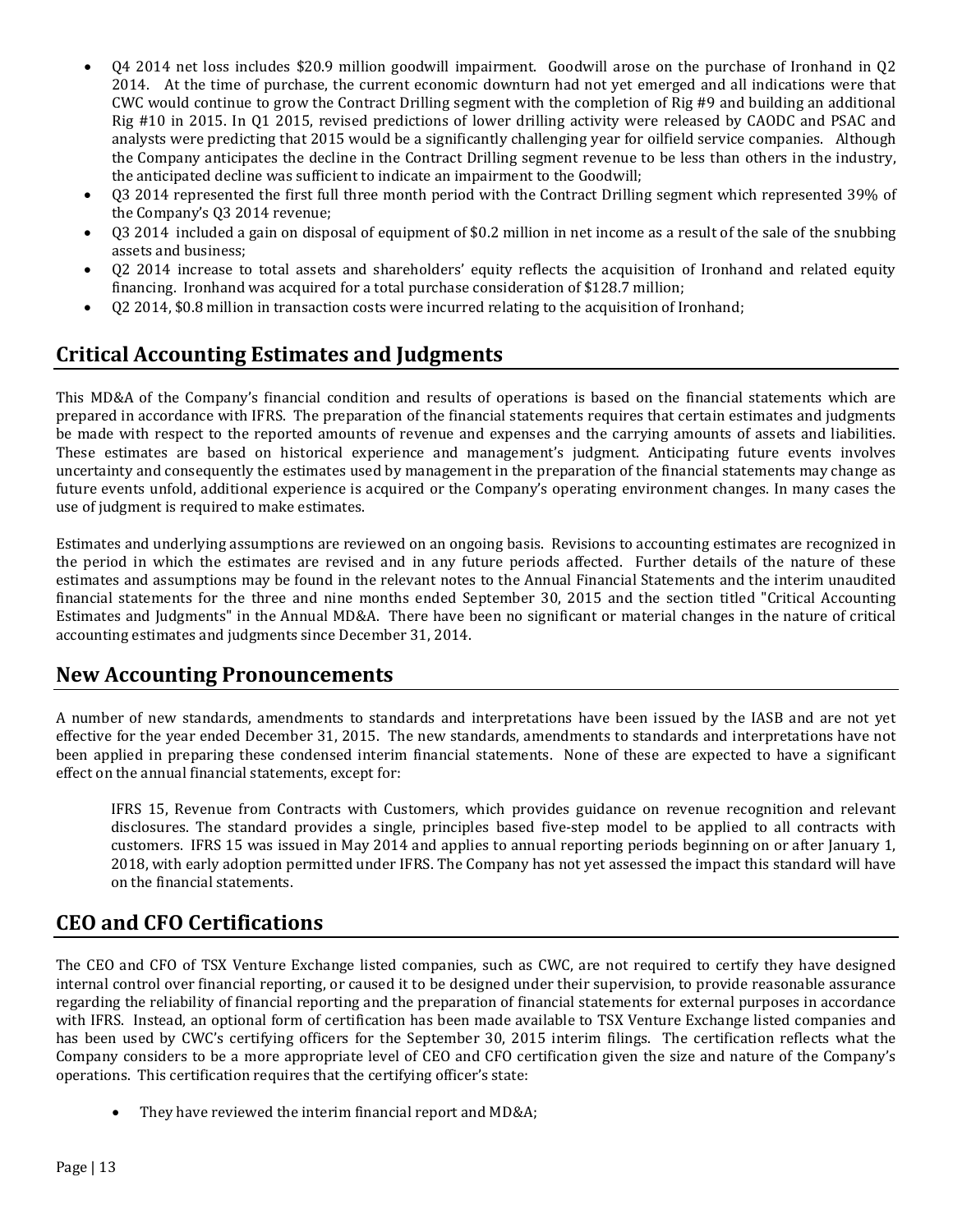- That, based on their knowledge, they have determined there is no untrue statement of a material fact, or any omission of material fact required to be stated which would make any statement not misleading in light of the circumstances under which it was made within the interim filings; and
- That based upon their knowledge, the interim filings, together with the other financial information included in the interim filings, fairly present in all material respects the financial condition, financial performance and cash flows of the Company as of the date and for the periods presented in the interim filings.

### **Risks and Uncertainties**

Certain activities of the Company are affected by factors that are beyond its control or influence. Additional risks and uncertainties that management may be unaware of, or that they determine to be immaterial, may also become important factors which affect the Company. Along with the risks discussed in this MD&A, other business risks faced by the Company may be found under "Risk Factors" in the Company's most recent Annual Information Form which is available under the Company's profile at [www.sedar.com](http://www.sedar.com/) or by contacting the Company.

## **Forward-Looking Information**

This MD&A contains certain forward-looking information and statements within the meaning of applicable Canadian securities legislation. Certain statements contained in this MD&A, including everything contained in the section titled "Outlook" and including statements which may contain such words as "anticipate", "could", "continue", "should", "seek", "may", "intend", "likely", "plan", "estimate", "believe", "expect", "will", "objective", "ongoing", "project" and similar expressions are intended to identify forward-looking information or statements. In particular, this MD&A contains forward-looking statements including management's assessment of future plans and operations, planned level of capital expenditures, expectations as to changes in activity levels, expectations on the sustainability of future cash flow and earnings and the ability to pay dividends, expectations with respect to oil and natural gas prices and price levels necessary for increases in oil and natural gas activity levels, activity levels in various areas, continuing focus on cash saving measures, expectations regarding the level and type of drilling and production and related drilling and well services activity in the WCSB, expectations regarding entering into long term drilling contracts, and expectations regarding the business, operations and revenue of the Company in addition to general economic conditions. Although the Company believes that the expectations and assumptions on which such forward-looking information and statements are based are reasonable, undue reliance should not be placed on the forward-looking information and statements because the Company can give no assurances that they will prove to be correct. Since forward-looking information and statements address future events and conditions, by their very nature they involve inherent risks and uncertainties. Actual results could differ materially from those currently anticipated due to a number of factors and risks. These include, but are not limited to, the risks associated with the drilling and oilfield services sector (ie. demand, pricing and terms for oilfield drilling and services; current and expected oil and gas prices; exploration and development costs and delays; reserves discovery and decline rates; pipeline and transportation capacity; weather, health, safety and environmental risks), integration of acquisitions, including the Ironhand Acquisition, competition, and uncertainties resulting from potential delays or changes in plans with respect to acquisitions, development projects or capital expenditures and changes in legislation, including but not limited to tax laws, royalties and environmental regulations, stock market volatility and the inability to access sufficient capital from external and internal sources and the inability to pay dividends. Accordingly, readers should not place undue reliance on the forward-looking statements. Readers are cautioned that the foregoing list of factors is not exhaustive. Additional information on these and other factors that could affect the Company's financial results are included in reports on file with applicable securities regulatory authorities and may be accessed through SEDAR at [www.sedar.com.](http://www.sedar.com/) The forward-looking information and statements contained in this MD&A are made as of the date hereof and the Company undertakes no obligation to update publicly or revise any forward-looking information or statements, whether as a result of new information, future events or otherwise, unless so required by applicable securities laws. Any forward-looking statements made previously may be inaccurate now.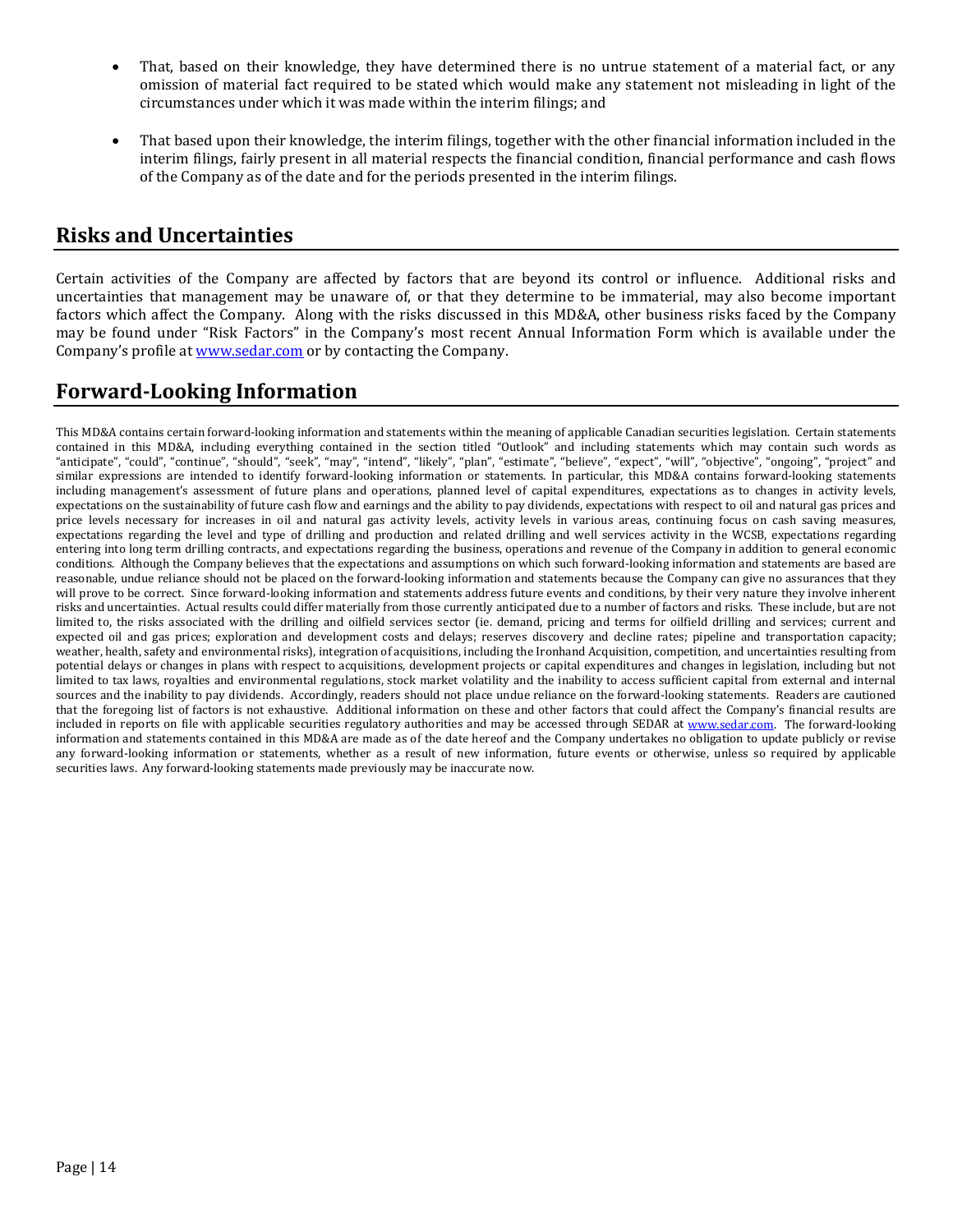## **Reconciliation of Non-IFRS Measures**

|                                                      | Three months ended<br>September 30, |             | Nine months ended<br>September 30, |             |
|------------------------------------------------------|-------------------------------------|-------------|------------------------------------|-------------|
| \$ thousands except share and per share amounts      | 2015                                | 2014        | 2015                               | 2014        |
| <b>NON-IFRS MEASURES</b>                             |                                     |             |                                    |             |
|                                                      |                                     |             |                                    |             |
| <b>EBITDAS:</b>                                      |                                     |             |                                    |             |
| Net (loss) income                                    | (18, 103)                           | 2,246       | (22, 359)                          | 2,309       |
| Add:                                                 |                                     |             |                                    |             |
| Depreciation                                         | 4,277                               | 5,708       | 11,739                             | 13,794      |
| Finance costs                                        | 545                                 | 588         | 1,644                              | 1,554       |
| <b>Transaction costs</b>                             |                                     |             |                                    | 788         |
| Income tax expense (recovery)                        | (533)                               | 975         | 305                                | 1,180       |
| Stock based compensation                             | 234                                 | 498         | 808                                | 1,135       |
| Goodwill impairment                                  | 17,322                              |             | 17,322                             |             |
| Loss (gain) on sale of equipment                     | (63)                                | (129)       | 251                                | (242)       |
| <b>EBITDAS</b> <sup>(1)</sup>                        | 3,679                               | 9,886       | 9,710                              | 20,518      |
| EBITDAS per share - basic $(1)$                      | \$0.01                              | \$0.04      | \$0.03                             | \$0.10      |
| EBITDAS per share - diluted <sup>(1)</sup>           | \$0.01                              | \$0.04      | \$0.03                             | \$0.09      |
| <b>EBITDAS margin (EBITDAS/Revenue)</b> (1)          | 17%                                 | 25%         | 16%                                | 21%         |
| Weighted average number shares outstanding - basic   | 283,626,800                         | 270,344,750 | 283,435,832                        | 213,489,814 |
| Weighted average number shares outstanding - diluted | 283,626,800                         | 276,398,591 | 283,435,832                        | 219,278,506 |
|                                                      |                                     |             |                                    |             |
| Funds from operations:                               |                                     |             |                                    |             |
| Cash flows from operating activities                 | (3,894)                             | 2,491       | 19,463                             | 25,573      |
| Add (deduct): Change in non-cash working capital     | 7,573                               | 7,395       | (9, 753)                           | (5, 843)    |
| Funds from operations <sup>(2)</sup>                 | 3,679                               | 9,886       | 9,710                              | 19,730      |
|                                                      |                                     |             |                                    |             |
|                                                      |                                     |             |                                    |             |
| Gross margin:                                        |                                     |             |                                    |             |
| Revenue                                              | 21,135                              | 38,846      | 62,473                             | 97,707      |
| Less: Direct operating expenses                      | 14,191                              | 24,356      | 42,121                             | 64,895      |
| Gross margin (3)                                     | 6,944                               | 14,490      | 20,352                             | 32,812      |
| Gross margin percentage (3)                          | 33%                                 | 37%         | 33%                                | 34%         |

| \$ thousands                               | September 30, 2015 | December 31, 2014 |
|--------------------------------------------|--------------------|-------------------|
|                                            |                    |                   |
| Working capital (excluding debt):          |                    |                   |
| Current Assets                             | 21,160             | 38,405            |
| Less: Current Liabilities                  | (5,937)            | (18,003)          |
| Add: Current portion of long term debt     | 198                | 201               |
| Working capital (excluding debt) (4)       | 15,421             | 20,603            |
| Working capital (excluding debt) ratio (4) | 3.7:1              | 2.2:1             |
| Net debt:                                  |                    |                   |
| Long term debt                             | 57,321             | 65,465            |
| Less: Current assets                       | (21, 160)          | (38, 405)         |
| Add: Current liabilities                   | 5,937              | 18,003            |
| Net debt $(5)$                             | 42.098             | 45,063            |

(1) EBITDAS (Earnings before interest and finance costs, income tax expense, depreciation, amortization, (gain) loss on disposal of asset, transaction costs, goodwill impairment and stock based compensation) is not a recognized measure under IFRS. Management believes that in addition to net earnings, EBITDAS is a useful supplemental measure as it provides an indication of the Company's ability to generate cash flow in order to fund working capital, service debt, pay current income taxes, pay dividends, repurchase common shares under the Normal Course Issuer Bid, and fund capital programs. Investors should be cautioned, however, that EBITDAS should not be construed as an alternative to net (loss) income and comprehensive (loss) income determined in accordance with IFRS as an indicator of the Company's performance. CWC's method of calculating EBITDAS may differ from other entities and accordingly, EBITDAS may not be comparable to measures used by other entities. EBITDAS margin is calculated as EBITDAS divided by revenue and provides a measure of the percentage of EBITDAS per dollar of revenue. EBITDAS per share is calculated by dividing EBITDAS by the weighted average number of shares outstanding as used for calculation of earnings per share.

<sup>(2)</sup> Funds from operations is not a recognized measure under IFRS. Management believes that in addition to cash flow from operations, funds from operations is a useful supplemental measure as it provides an indication of the cash flow generated by the Company's principal business activities prior to consideration of changes in working capital. Investors should be cautioned, however, that funds from operations should not be construed as an alternative to cash flow from operations determined in accordance with IFRS as an indicator of the Company's performance. CWC's method of calculating